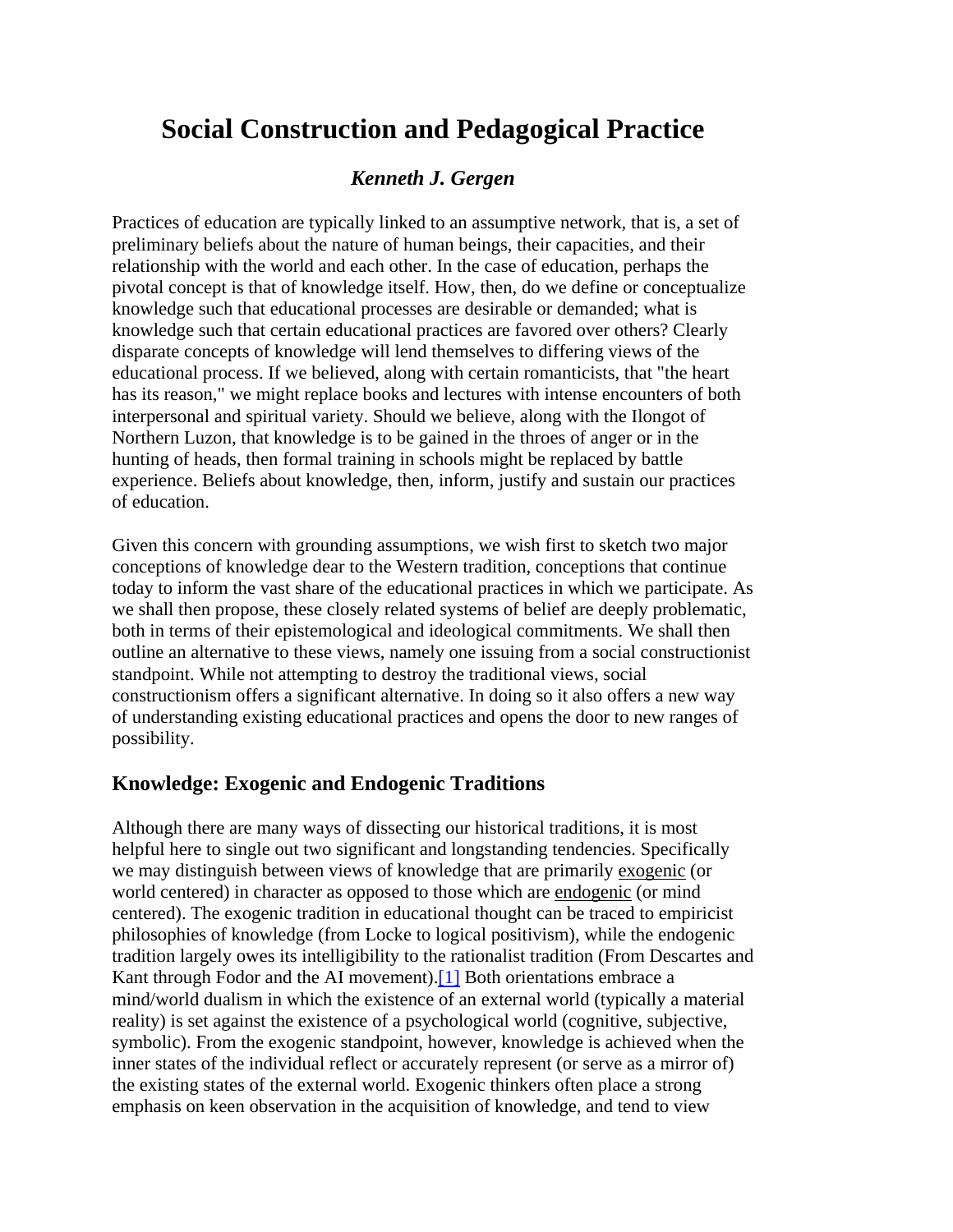emotion and personal values as potential hazards to the neutral or "evenly hovering attention" required for accurate recording of the world as it is. Further, the exogenecist is also likely to stress the importance of knowledge in the individual's ability to adapt to or succeed within a complex environment. We must possess an "internal map" of nature, as it is held, if we are successfully to find our way in the world. For the exogenecists, then, the world is a primary given, and the mind operates best when reflecting it accurately.

The endogenic tradition is similar to the exogenic in its dualist foundations, and its emphasis on value neutrality. Yet, whereas the endogenic tradition treats careful observation of the world as the key to acquiring knowledge, the endogenecist places the chief emphasis on the powers of individual reason. Where the exogenic educator is likely to focus on the arrangement of environmental inputs necessary to build up an accurate representation, the endogenic educator lays chief emphasis on the human being's intrinsic capacities for insight, logic, or conceptual development. In this sense the exogenic theorist is likely to view the external or material world as a given, and conjecture about how nature becomes accurately represented in the mind, while the endogenic thinker is likely to view the mental world as self-evident, and raise questions concerning the way in which the mind operates so as to function adequately in nature.[2] In debates on the influence of nurture vs. nature (environmentalism vs. nativism) the exogencist will favor the effects of nature on the individual; infinite and continuous molding of the individual mind may be possible. In contrast, the endogenecist will call attention to the inherent or natural capacities and development of the individual mind. Limits to learning may be traced to the developmental stage of the cognitive system.

As suggested, each of these orientations to knowledge also serves to justify or rationalize certain forms of educational practice. By and large the exogenic orientation to knowledge is subject or curriculum centered. From the exogenic perspective the student is largely viewed as a *tabula rasa* upon which the educational process should inscribe the essential features of the world. More concretely, the perspective favors an emphasis on the student's direct observation or the experiential enrichment of experience - the collection of samples or specimens, participant observation, laboratory experiments, field trips, and so on. Exposure to books and lectures is also favored by the exogenic perspective, as it is through these means that the individual can acquire vast amounts of information not otherwise available to direct observation. The exogenic view is favorable to examination procedures in which the primary emphasis is placed on assessing levels of individual knowledge. Devices such as multiple choice questions, standardized tests, and statistical normalization may all assist in determining in precisely what degree "the slate has been filled."

In contrast, the endogenic perspective is child-centered. Endogenic curricula place the major emphasis on the rational capacities of the individual. It is not so much the amount of information in one's mind that is important, as the way one deliberates about it. Thus a strong emphasis may be placed on mathematics, philosophy, and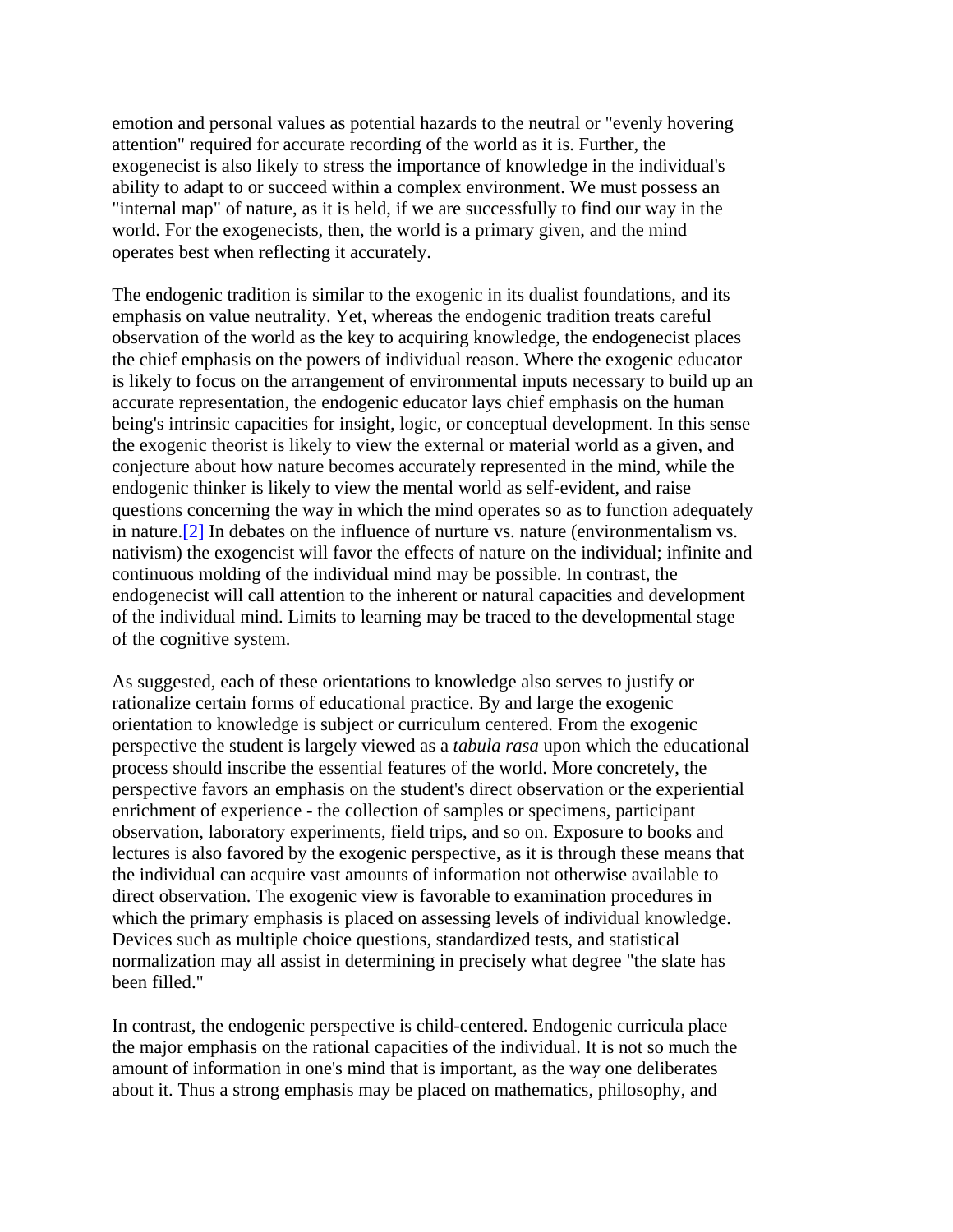foreign languages, for example, all subjects that are said to enhance one's capacities for thought. Class discussion is favored over lectures, as it is through active engagement that cognitive skills are most fully potentiated. Essay exams and term papers are favored over standardized tests, as rational analysis is not only better trained through these means but evaluation should ideally be tuned to quality rather than quantity. To be sure, there have been attempts to unite the two traditions. Piaget's (1954) theorizing is exemplary, as he posits two opposing processes of cognitive development, cognitive *accommodation* to real world objects (homage to the exogenic tradition), and cognitive *assimilation* of the world to cognitive structures (sustaining the endogenic tradition.) We shall have more to say about such integrations in a later treatment of social constructivism.

## **The Demise of Knowledge as Individual Possession**

Although present day educational policy and pedagogy is rendered rational largely through these longstanding conceptions of knowledge, it appears that the traditions are rapidly becoming unravelled. In part, this unravelling is invited by the fact that the traditions have always existed on shaky ground. From within these two perspectives, philosophers have never been able to solve the fundamental question of epistemology - how the mind comes into knowledge of a world external to it. Indeed, the fuel for each perspective is largely derived from the flaws inhering in its opposing number. Unable to resolve such problems, philosophers in the present century have largely abandoned dualist metaphysics in favor of the logical analysis of propositions. And, as Richard Rorty (1979) has argued, the problem of knowledge as a relationship between mind and world cannot be solved because it is ill conceived from the beginning. If we commence with a distinction between what is *outside* and *inside* the mind of the individual, we create an inherently intractable problem in determining how the former is accurately represented in the latter.

Such debates have thus rendered both exogenic and endogenic conceptions of knowledge vulnerable to the more recent fusillade of critiques variously labelled post-empiricist, post-foundational, post-Englightenment, post-structural, and postmodern. To recapitulate these arguments would require us to explore the excoriating attacks of l960's intellectuals on the moral vacuity of traditions that view knowledge as value neutral. We should have to include here the critiques of feminists, Asians, blacks and Hispanics of those who would obliterate all other voices in the name of transcendent objectivity (the exogenicists) or rationality (the endogencists). We should explore as well the work of Foucault (1979, 1980) on knowledge claims as integers in the disciplining (disempowerment) of the individual. It would also be essential to consider the work of historians of science (such as Kuhn and Feyerabend), and sociologists of knowledge (for example, Latour, Knorr-Cetina and Barnes) who have helped to underscore the importance of historical and social context in determining what becomes accepted as valid knowledge. The work of literary theorists (such as Derrida and DeMan), semioticians (Barthes, Ecco), and rhetoricians (Simons, McClosky) would also receive attention, in their demonstration of the extent to which knowledge claims gain their force neither from observation nor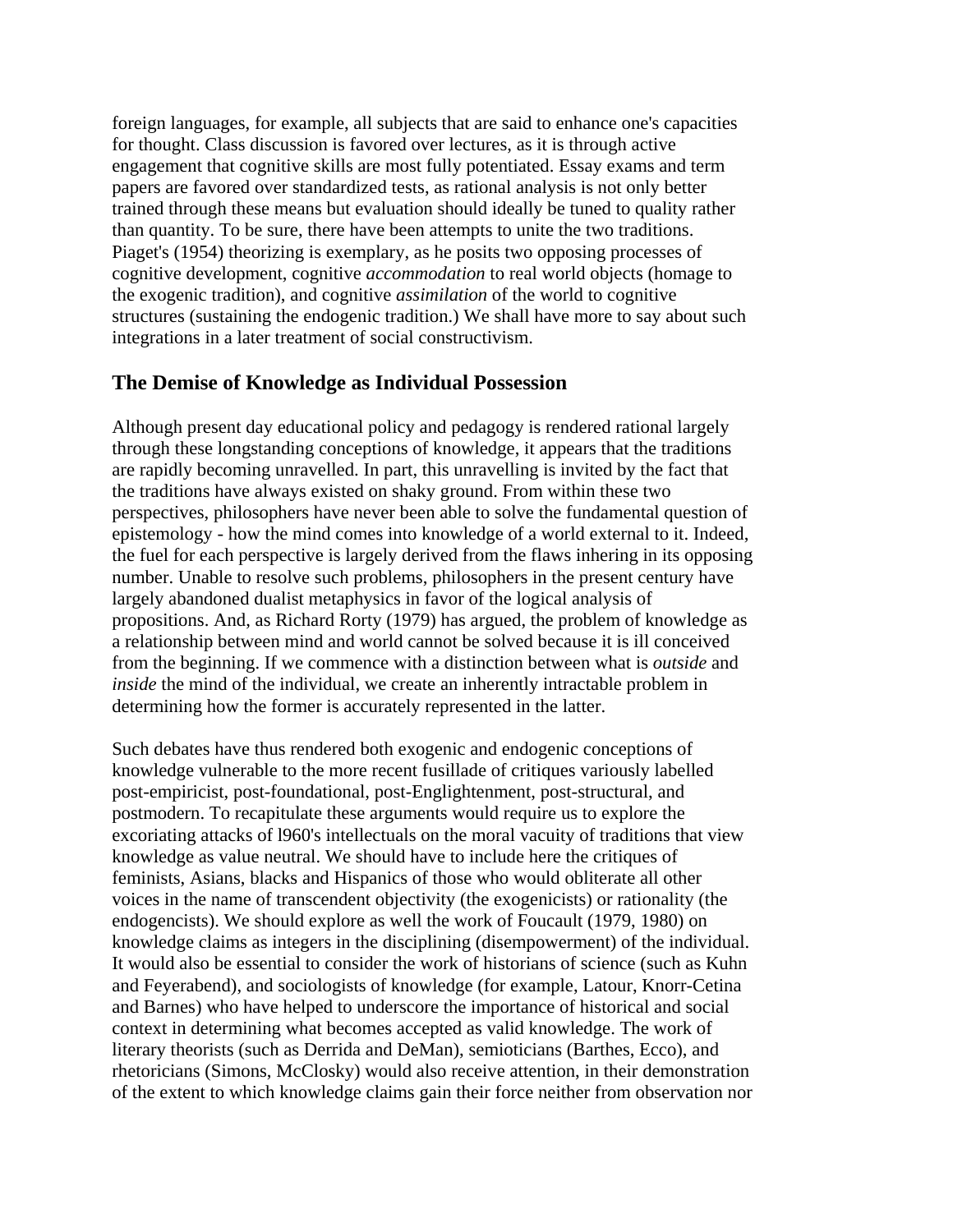rationality but from literary technique. This is scarcely the place for a full account of these critiques; abundant resources are available elsewhere. It is simply to say that within this intellectual context, both exogenic and endogenic conceptions of knowledge have lost virtually all currency.

Yet, there is one argument emerging from these more recent dialogues that does require further attention. Both exogenic and endogenic traditions locate knowledge within the minds of single individuals. It is the individual who observes and thinks, and who is challenged to acquire knowledge. It is only by virtue of the individual's possession of knowledge, it is held, that he or she can survive or thrive in a complex world. The shaky grounds for such beliefs are but one reason for hesitation. Perhaps more importantly we must inquire into the effects on cultural life to suppose that this is so? If we declare knowledge to be essential to survival, and to reside in the heads of separate individuals, what forms of cultural practice are invited; what groups are privileged; what traditions or potentials are suppressed or obliterated?

Framed in this way there is reason for resistance. Essentially such a conception of knowledge allies itself with an ideology of *self-contained* or *possessive individualism* . To view knowledge as the possession of single minds is consistent with other propositions holding individuals to be the possessors of their own motives, emotions, or fundamental essences. Within this tradition, people are invited to see themselves as the center of their actions - as lone choosers, searchers, finders - confronted with the challenges of survival and success. As critics argue, such beliefs not only favor a narcissistic or "me-first" disposition toward life, but cast others (along with the physical environment) into a secondary or instrumental role. Persons and environments are viewed primarily in terms of what they can do for oneself. Further, because of the sense of fundamental isolation ("me alone") bred by this orientation, human relationships are viewed as artificial contrivances, virtually set against the natural state of independence. Most importantly, as the peoples of the globe become increasingly interdependent, and as they gain the capabilities for mutual annihilation (either through arms or pollution), the ideology of self-contained individualism poses a threat to human well-being. Under these conditions it is no longer useful to think of me vs. you, us vs. them. We are not then speaking of abstract and arcane philosophy, but of a system of beliefs that in certain respects may be inimical to global wellbeing.

## **The Social Construction of Knowledge**

As these problems with the traditional views of knowledge have become evident, there has been increasing interest in possible successor projects. It is also precisely at this point that social constructionist dialogues acquire their contemporary significance. Much post-foundational critique has centered on restoring to culture that which had been declared natural, that is, replacing the assumption of truth verified by nature with truth as created in community. In terms of the above arguments, this is to view knowledge as a byproduct not of individual minds but of communal relationships. Or more generally we might say that *all meaningful propositions about*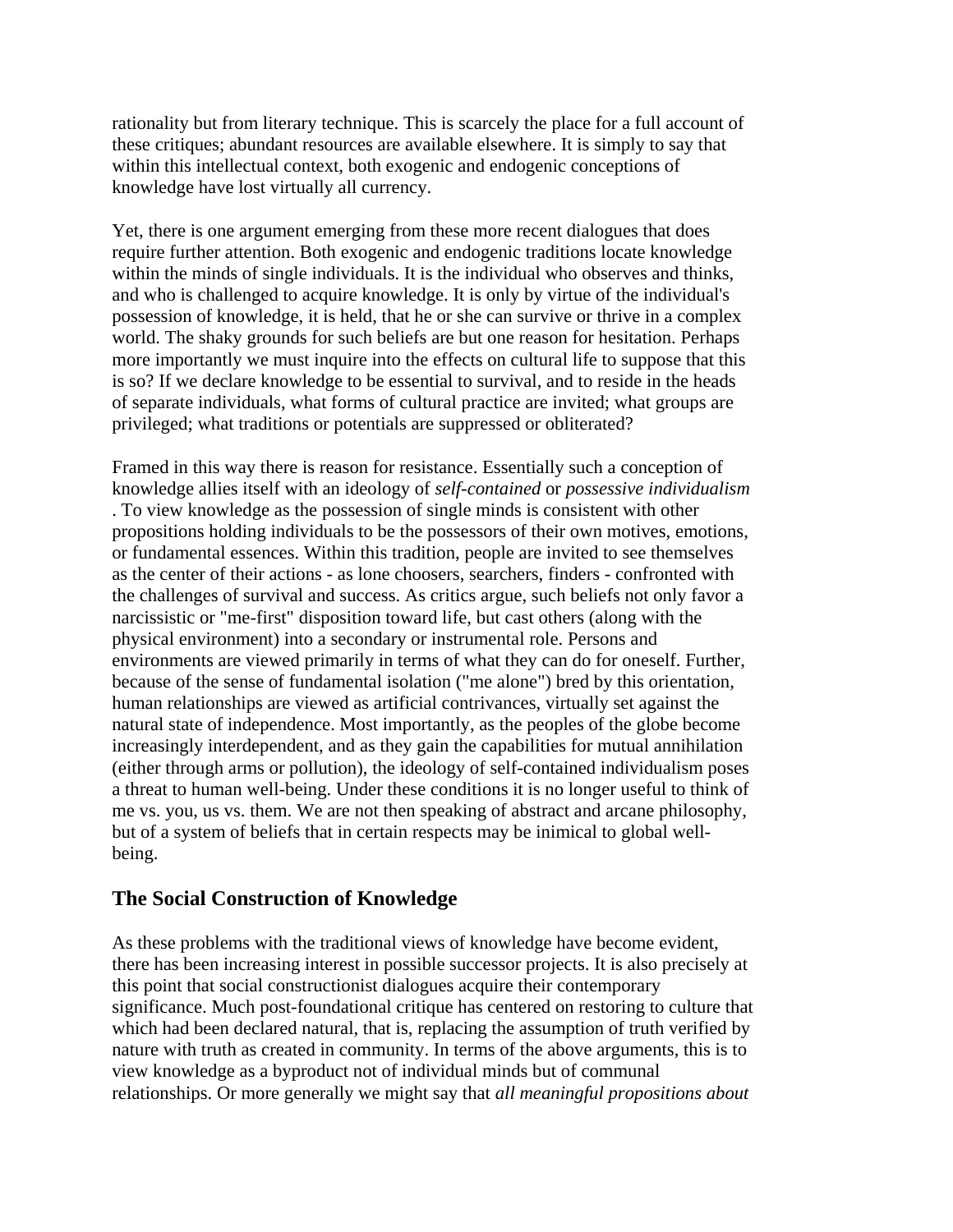*the real and the good have their origins in relationships*. This is to bring into sharp focus the site of knowledge generation: the ongoing process of coordinating action among persons. It is to foreground the moment-to-moment interchange between and among interlocutors, and locate meaning within the patterns of interdependency. Following Wittgenstein (1953), there is no private language (a moment prior to relationship in which the individual formulates meaning); rather language (and other actions) gain their intelligibility in their social use, as they are coordinated with the actions of others. Individuals in isolation do not thereby cease to be intelligible; however, this is to trace the intelligibility of their private actions to a preceding immersion in relationship. Individuals may carry out actions traditionally indexed as "thought," or "feeling;" however, these actions may properly be viewed as forms of relationship carried out on the site of the individual.

In preparation for our later discussion of educational practice, more must be said about the significance of relationship. One useful way of putting things is to say that an actor never comes into meaning save through the supplementary actions of another. Whatever is said or written has no intrinsic meaning; it carries no univocal message in itself. Nor is the meaning of a series of words or actions determined solely by the recipient (listener or reader). Rather, an individual's actions (both linguistic and otherwise) operate as indicators of possible relational sequences; they invite certain lines of action as opposed to others. In responding with one or another line of action, the recipient bestows on the initial action one potential form of meaning as opposed to many other possibilities. Thus, the comment, "Chuck, I think you will find this interesting," invites or makes possible the reaction, "OK, I'll take a look," which reaction grants the comment meaning as an invitation to share information. However, the equally plausible reaction, "Yeah (eyes rolling), I bet" positions the utterance in a different way, generating a different sense of its meaning.

On this account lectures and books have no meaning until students grant them this privilege. Further, neither lectures nor books can determine the meaning which will be assigned to them. They merely open a variety of alternatives from which different students are likely to select differentially. Through feedback and evaluation, the teacher may narrow the range of alternatives - moving students toward "approved" sequences. However, feedback and evaluation stand in the same position as lectures and books - subject to a multiplicity of supplements over which they have no determinative control.[3] With these orienting suppositions in place, we are positioned to explore several significant corollaries:

**Indeterminacy**. Intelligibility is never complete. Any established meaning stands open to infinite re-signification. There is no single point at which the process of generating intelligibility is consummated. There is no fixing of the word, as it were, such that we can insure what it is a lecture or text will mean - even if the student masters the appropriate supplements within the local scenarios of the school. As time and conversations proceed, the "true and the beautiful" of today's class can be revisioned as "trite" or "ideologically suspect," and today's subject of scorn can turn fascinating. To be sure, we often treat intelligibility as a *fait accompli*. "That is the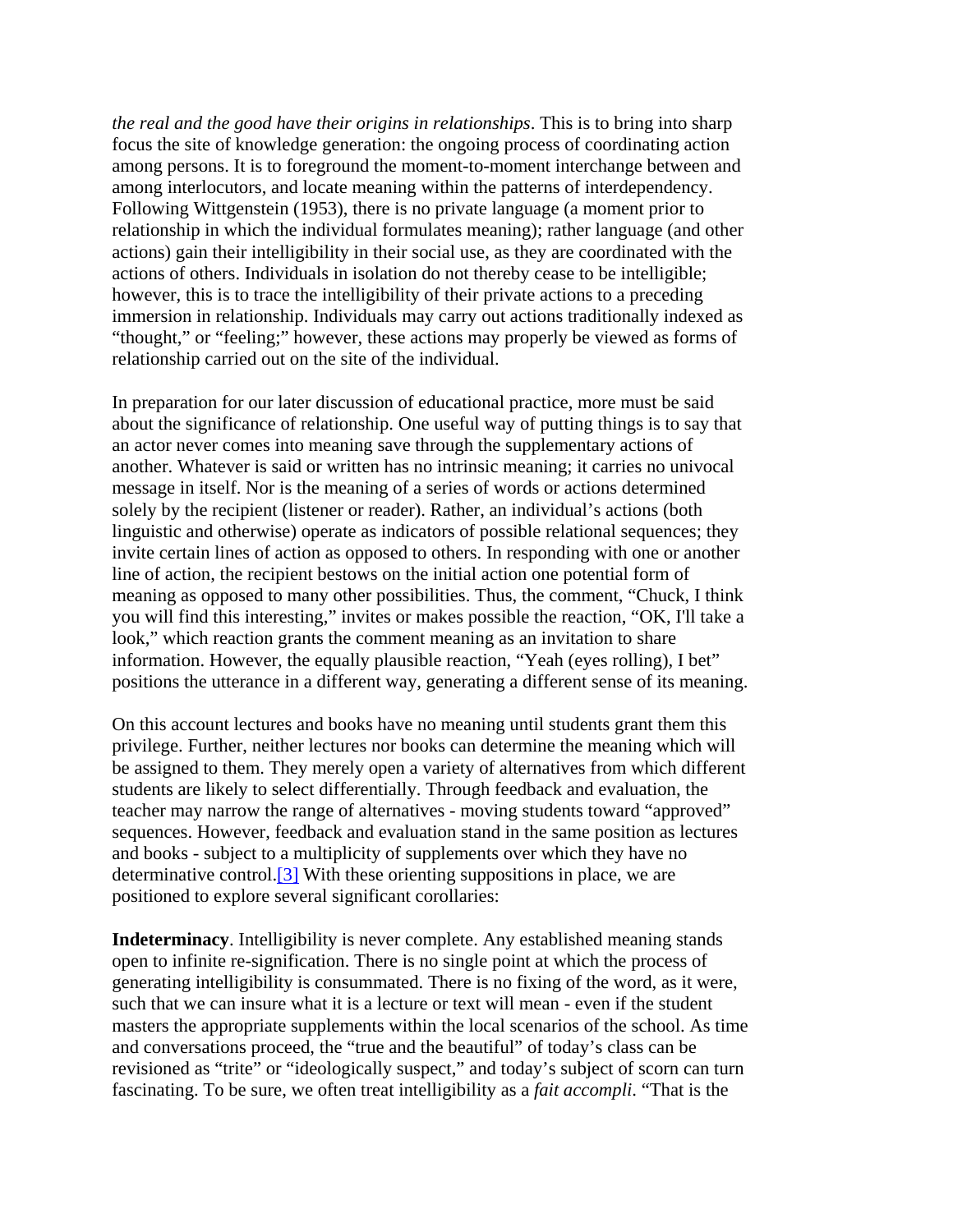correct answer," "I understand you perfectly," and "His writing is so clear," are ways of signaling the full achievement of meaning. Yet, these are only frozen moments in a continuing conversation, which realizations may at any time be rescinded ("I thought you had the correct answer until I read further."), and which themselves stand open to further signification by the speaker or others ("You say you understand me but I doubt it.")

**Polyvocality**. As interlocutors enter new relationships and attempt to create intelligibility together, they will rely on preceding practices of making sense. And, because they have typically been party to multiple relationships, scattered over time and circumstance, so will they import into the present a substantial vocabulary of words and action. In effect, we enter each relationship as polyvocal - carrying with us numerous voices appropriated from the past. Any given sentence may thus represent a pastiche of past utterances, cobbled into coherence, and set afloat in an uncharted sea without fixed destination. At the same time, by dint of tradition or circumscribed history of interchange, meaning making in any given relationship will tend to reduce the range of usable resources. In French language courses, one's dependency on English will slowly vanish; courses in psychology will invite students to relinquish common discourses (ethnopsychologies) of the mind.

**Contextualization**. The relational generation of meaning employs much more than the words and actions of the interlocutors. Their coordinations will frequently employ objects of various kinds, and will always take place within specific material conditions. Thus, the discourse of baseball will be not only be interdependent with patterns of action, but to objects such as bats, gloves and balls. And these patterns of coordination will be facilitated and delimited by a playing field. Or with Wittgenstein (1953), our language games take place within *forms of life*. In this sense, each form of life may contribute to the resources imported by the individual into any new relationship. One doesn't enter merely as polyvocal, but as poly-potentiated in terms of capacities for insinuating objects or calling forth contexts with which to construct meaning in any given relationship. The richer the range of such capacities for coordination, the more flexible and effective persons may be as they enter the ceaseless challenge of the new and novel. More metaphorically, life may approximate a series of jazz concerts in which a continuous array of new partners and venues requires improvisation without end.

**Pragmatics**. The relational view developed here not only contrasts with the traditional view of language as an outer expression of an inward state, but also with the broadly shared assumption that language can serve as an accurate "picture" or "map" of the world (that is can "tell the truth.") Rather, language chiefly functions as a constitutive feature of relationship. In the same way that lovers may require a vocabulary of emotion in order to create a scenario of romantic love, so does a laboratory team in neuroendocrinology require such terms as hypothalamus and amino acids to coordinate themselves around experimental procedures. In neither case, in love or neuroendocrinology, does the language picture or map a world outside itself; rather, the language functions as an essential element of doing love or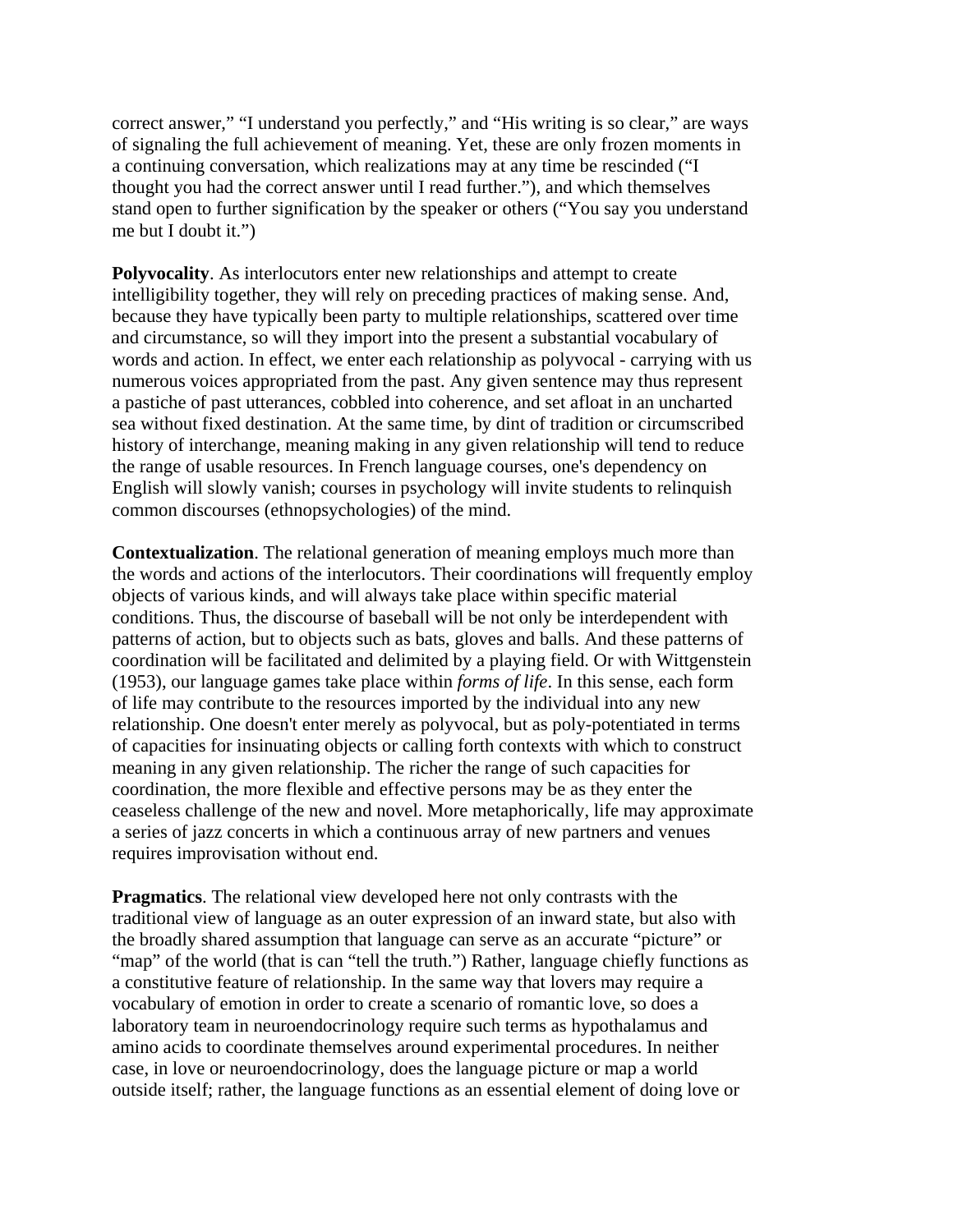laboratory research (much like smiles and embraces in the former case, and assays and journals in the latter). From this perspective we are also able to glimpse the importance of assaying educational practices in terms of pragmatic implications. In what degree are various discourses of the academy embedded within or relevant to broader patterns of cultural action; what are the pragmatic potentials of the forms of life to which students are exposed in our schools? Before turning to specific issues of practice, however, it will be helpful to examine differences among competing characterizations of construction.

## **Varieties of Construction**

Constructionist ideas have long been constituents of scholarly debate, but they have taken many forms and been used in quite different ways. For example, in their classic work Burger and Luckmann (1966) use social constructionism to represent a particular form of social phenomenology, linked to a structural conception of society. While their concern with the social basis of knowledge structures remains robust in the present account of constructionism, the assumptive base has been radically altered. Neither phenomenology nor social structural views are congenial. Similarly, the term constructivism has been used by a number of different theorists, and the term figures in George Kelly's (1955) constructivism in ways that are not fully consistent with those of von Glasersfeld (1979) or Piaget(1954). Because views of construction have played an important role in more recent deliberations on pedagogy, it will prove useful to explore the differences between social constructionism as outlined above, and two alternative orientations: radical constructivism and social constructivism.

The radical constructivist of von Glasersfeld is strongly influenced by Piagetian theory, and has much in common with cognitive orientations to education in general. However, unlike cognitivists (who ironically remain wedded to an empiricist view of science), constructivists share with social constructionism strong misgivings with endogenic epistemology, and its strong emphasis on knowledge as an accurate reflection of the world. Each questions the view of knowledge as something "built up" within the mind through astute observation. And thus, each questions the authority traditionally accorded to those who claim truth beyond anyone's standpoint. However, beyond these affinities are also differences of substantial significance. For, as should be clear from the foregoing, radical constructivism does subscribe to a mind/world dualism and places its stake in cognitive (endogenic) process. In von Glasersfeld's (1989) terms, "Knowledge is not passively received either through the senses or by way of communication, but is actively built up by the cognising subject (p.83) Knowledge is not thus a reflection of the world as it is. Rather, as von Glasersfeld (1979) puts it, "We redefine 'knowledge' as pertaining to invariances in the living organism's experience rather than to entities, structures and events in an independently existing world. Correspondingly, we redefine 'perception.' It is not the reception or duplication of information that is coming in from outside, but rather the construction of invariances by means of which the organism can assimilate and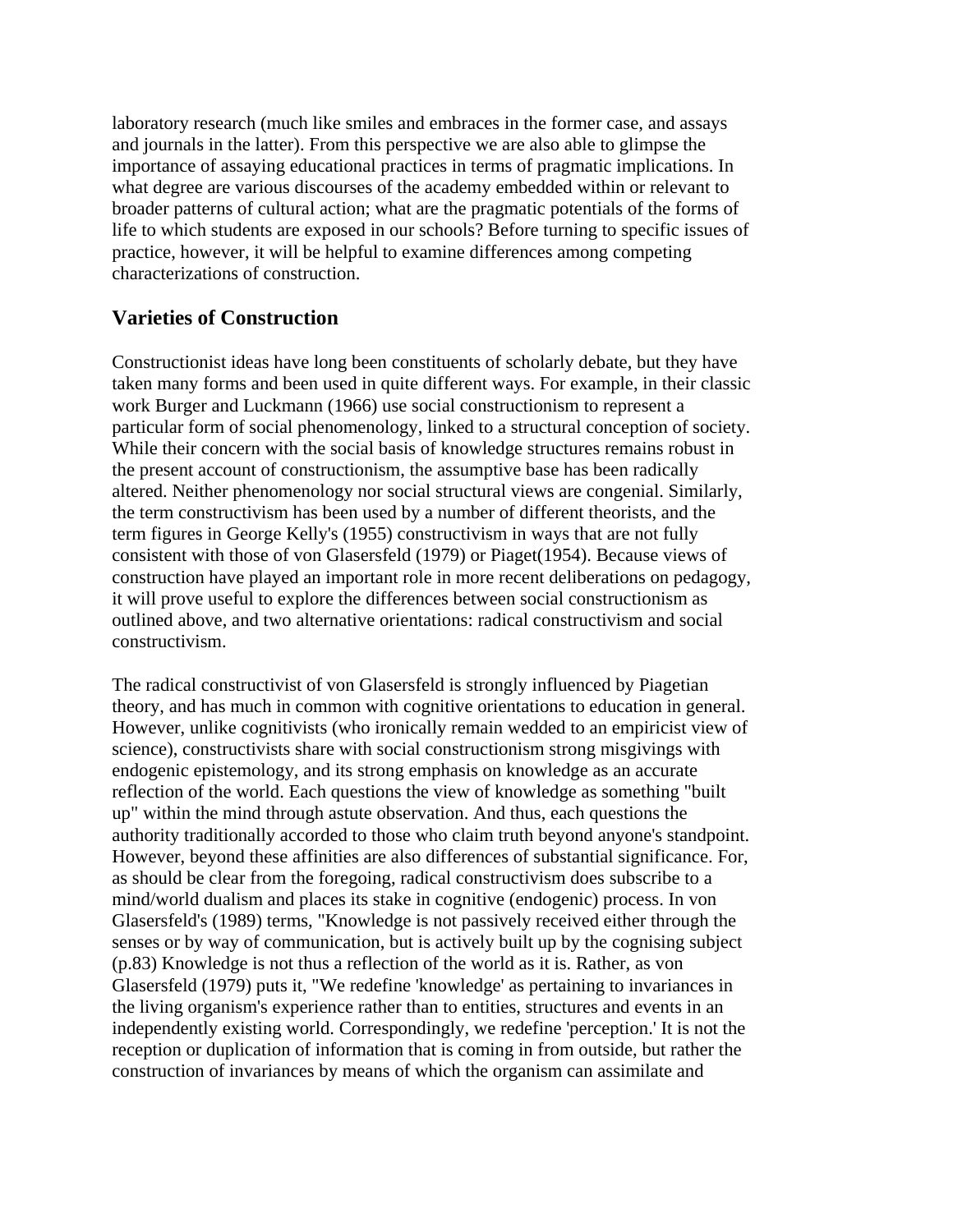#### organize its experience (p. 40).

This account of knowledge is so fully interiorized that it begins to offer the constructivist a means of escaping the charge of dualism. That is, by staking the entire epistemology on an account of the interior, the "exterior" can be erased from concern and the theory can be viewed as monistic. Yet, to escape Scylla of dualism in this way confronts the theory with an equally perilous Charybdis, that of a selfdefeating solipsism. For if each of us is simply locked into our own experience, constructing the world as we may, then all that we take to be "the world," all that we believe to be "other persons" are simply the products of our own design. I simply make up the idea that there is a world, and that there are others in it, and these others have minds. There is no account, then, of how we manage to get on in the world, or indeed, whether there is even a world which challenges our adaptive capacities.

This is an unfortunate cul de sac for an epistemologist, and von Glasersfeld scarcely wishes to remain there. Thus, to avoid the problem of solipsism, a pragmatic dimension is added to the theory. As von Glasersfeld (1989) writes, "The function of cognition is adaptive and serves the subject's organization of the experiential world (p. 83). Or again, "Radical constructivism is unahsameldly *instrumentalist*...The concept of adaptation intended here is the basic biological concept in the theory of evolution. It refers to the *fit* with the environment..." (p. 87) Yet, to sustain this position requires two admissions, first that there is a real world that is separate from one's experiences of it - thus reasserting the dualist assumption. Second, an endogenic account of knowledge is insufficient; it must be supplemented by an exogenic concern with the real world to which the individual adapts. Yet, the latter admission propels the theory once again into the spiral of problems outlined above. And more specifically, how can one determine what actions are adaptive except through a local mode of construing? Can one be mistaken in his/her assessments of what is adaptive? On what grounds could the radical constructivist argue such a position.

These problems are exacerbated when the constructivist attempts to account for communication. As von Glasersfeld posits, "the meaning of signals, signs, symbols and language cannot be anything but subjective."(p. 88) Yet, if faced with a range of experience from which one is to construct the meaning of others' actions, how could one go about determining that others' possessed subjectivities, that their actions were indeed attempting to communicate these subjectivities, that certain actions communicated subjectivities while others did not, or the linkages between the other's specific actions and a specific array of subjective states? In effect, the individual would be left roaming his/her own private and subjective world, hoping that just somehow, communication was occurring. The dim possibilities for anything approaching genuine communication are recognized by von Glasersfeld. As he surmises, "...at best we may come to the conclusion that our interpretation of their words and sentences seems compatible with the model of their thinking and acting that we have built up in the course of our interactions with them.(p.90) As a "best,"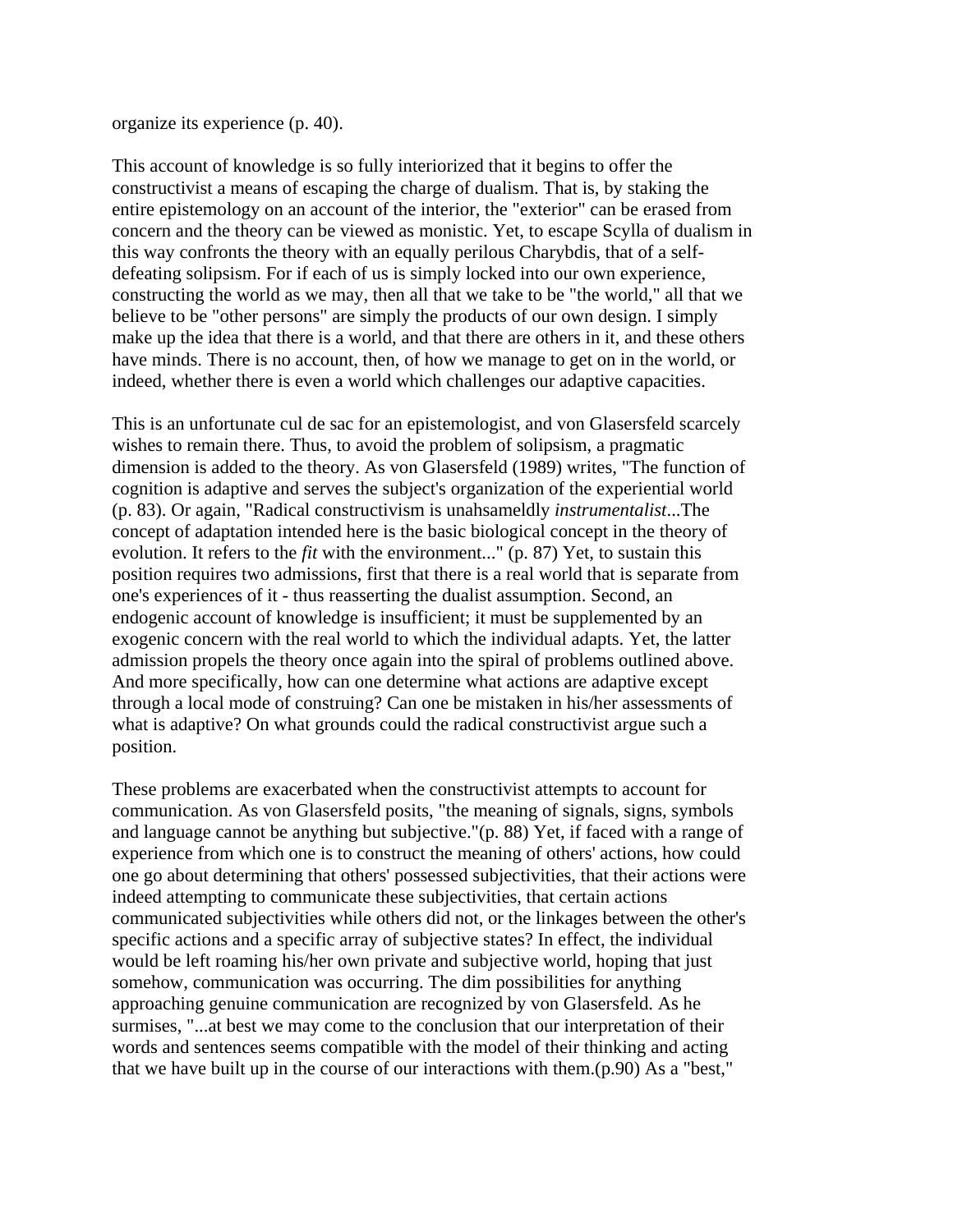one might wish for more.[4]

In certain respects, social constructionism finds a much closer ally in works that can profitably be termed *social constructivist*. By social constructivism we mean to delineate a body of work in which both cognitive processes and the social milieu are pivotal. Vygotskian formulations and other action theories are exemplary (Holzman, 1999; Kozulin, 1998) Social constructivism would also be represented in the educational work of cultural psychologists (Colte, 1998; Seeger et al. 1998; Wertsch and Toma, 1995), and is exemplified in much of the recent writing of Jerome Bruner (1996). Social constructionism is quite congenial with such inquiries in the importance placed on the social sphere. In a certain sense, both look at human knowledge or rationality as a byproduct of the socius. In both cases, the relationship precedes the individual. And, while the specific role of the teacher is different, both view the relationship between teacher and student as pivotal to the educational process.

In spite of these convergencies, however, for constructionists the social constructivist orientation remains all too tied to a dualist epistemology, and all the philosophical problems that it inherits. The epistemological riddles remain about how external and internal reality are connected. Further, in its ultimate concern with the student's cognitive enrichment the social constructivism carries with it strong vestiges of individualist ideology. These differences also make themselves manifest in the choice of domains which are elaborated by theorists and practitioners. The constructionist places the strong emphasis on the domain of the social, while simultaneously maintaining a critical reflexive posture towards his/her work. Constructionist writings will focus on discourse, dialogue, coordination, conjoint meaning making, discursive positioning, and the like (Bruffee, 1993; Walkerdine, 1997; Wortham, 1994). And, such work may often carry with it a concern with the kinds of politics sustained by such descriptions.

In contrast, the social constructivist largely sees the social as instrumental in developing the "mind of the student." It is thus the latter world that places a prominent role in description and explanation.[5] Thus, for example, Vygotsky is most centrally a psychologist. Although social process does play an important role in the theory, the nature of psychological process is the ultimate interest. While there is but sparse articulation of the social field, Vygotsky gives careful attention to specifically mental processes of abstraction, generalization, comparison, differentiation, volition, consciousness, maturation, association, attention, representation, judgment, sign mediated operations, and so on.[6] And, while there are important exceptions, such work is often couched in the empiricist rhetoric of value neutrality.

## **Educational Policy and Pedagogical Practice**

We have glimpsed several problems inherent in traditional conceptions of knowledge and have scanned the rudiments of a social constructionist alternative. The challenge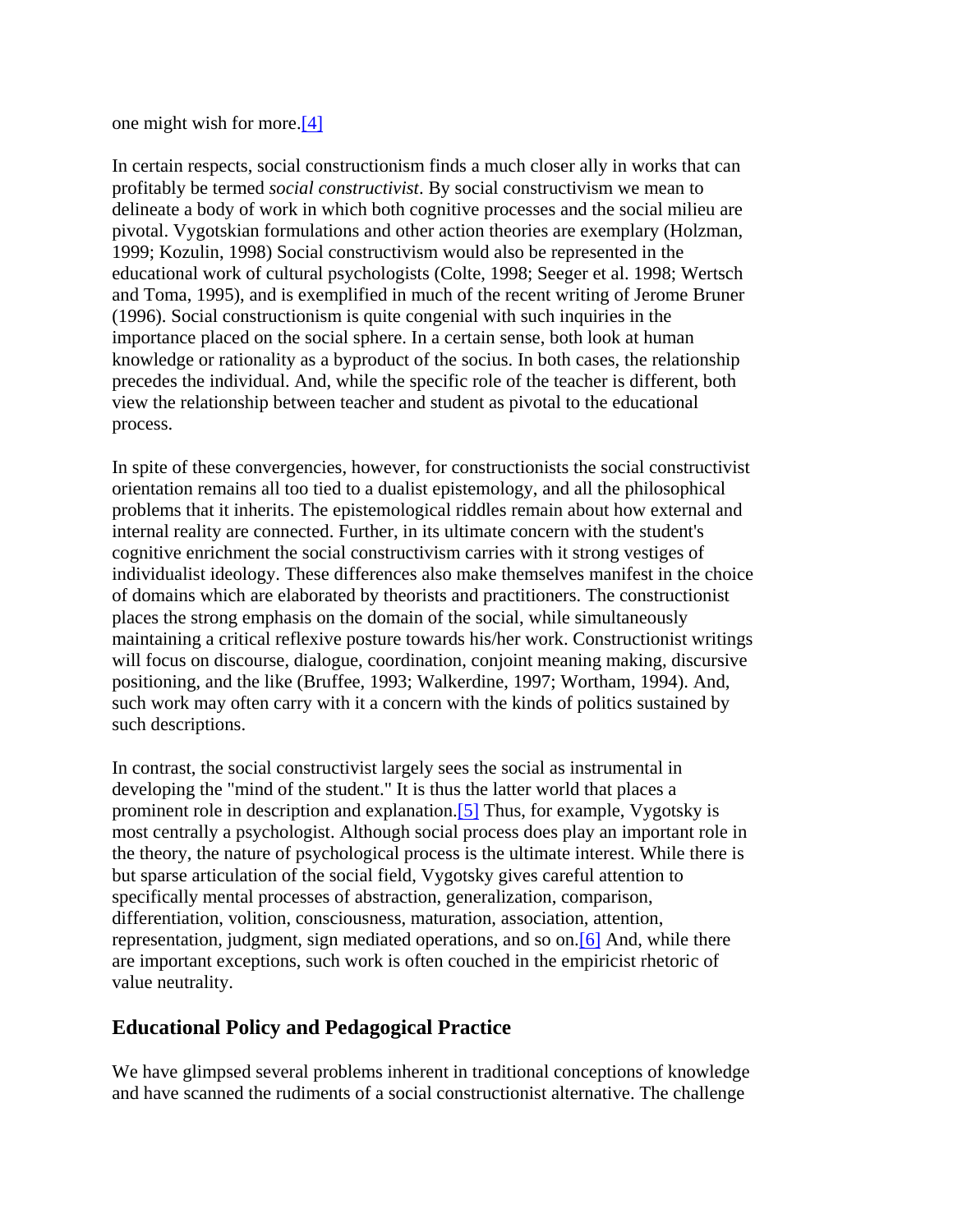now remains of exploring the implications of the constructionist alternative for educational policies and practices. Before doing so three caveats are required. First, there is no attempt in what follows to abandon traditions of longstanding. As pointed out in previous chapters, constructionism makes no claims to being a first philosophy, a foundation upon which a new world may be erected. There is no attempt to replace all traditions in the name of truth, ethical principle, political vision or any other universal criterion. Rather, the hope is to augment and expand on existing resources in the service of planetary well-being. This point is closely related to another: there are no policies or pedagogies that cannot be understood through the lens of social constructionism. All traditional practices - for good or ill and with varied efficacy - serve to construct worlds of the real and the good. In effect, all make a certain contribution to the sea of intelligibility. The central question is whether the implications of a specifically constructionist consciousness cannot open new avenues of departure. As we explore the images, metaphors, and narratives embedded within social constructionist views of knowledge, can we enrich the spectrum of possibilities? As we shall see in what follows, many existing innovations are indeed congenial to a constructionist intelligibility. These affinities bear articulation. At the same time, one senses a horizon of potential that we are only beginning to appreciate. Let us then explore five domains of particular relevance:

#### **From Hierarchy to Heterarchy**

Consistent with traditional views of knowledge as cumulative (exogenic) and universal (endogenic), educational institutions are built around what Freire (1985) calls a "nutritionist" model. The model is essentially hierarchical, with the ultimate authority residing in the communities of knowledge-production itself. Typically these are experts in the field, like scientists and scholars. These experts discover or reveal the truth that students will ultimately be taught——or "fed," in Freire's terms. Next within the hierarchy are educational experts such as curriculum designers, who package the knowledge into educational units. Following are administrators and bureaucrats who select among these units. Teachers enter at the end, as instruments to dispense the educational nutrients to the students. Students are expected merely to consume the knowledge.

Despite widespread criticism of this model, it continues to describe educational practice disturbingly well. Apple (1986) and others have documented the hierarchical processes through which educational content is produced and passed on to teachers. Mehan (1979) and others have shown how students remain generally passive, and expected merely to absorb the knowledge presented.

In several significant ways, social constructionists add dimension to such critique. At the outset, constructionists see all claims to knowledge as embedded within particular communities of meaning making. As a result, various bodies of knowledge will inevitably favor particular visions of the good, for example, continuous improvement in conditions (perfectibility), materialism over spiritualism, "reason" over "emotion," individualism over collectivism. In this sense a hierarchy of knowledge lends itself to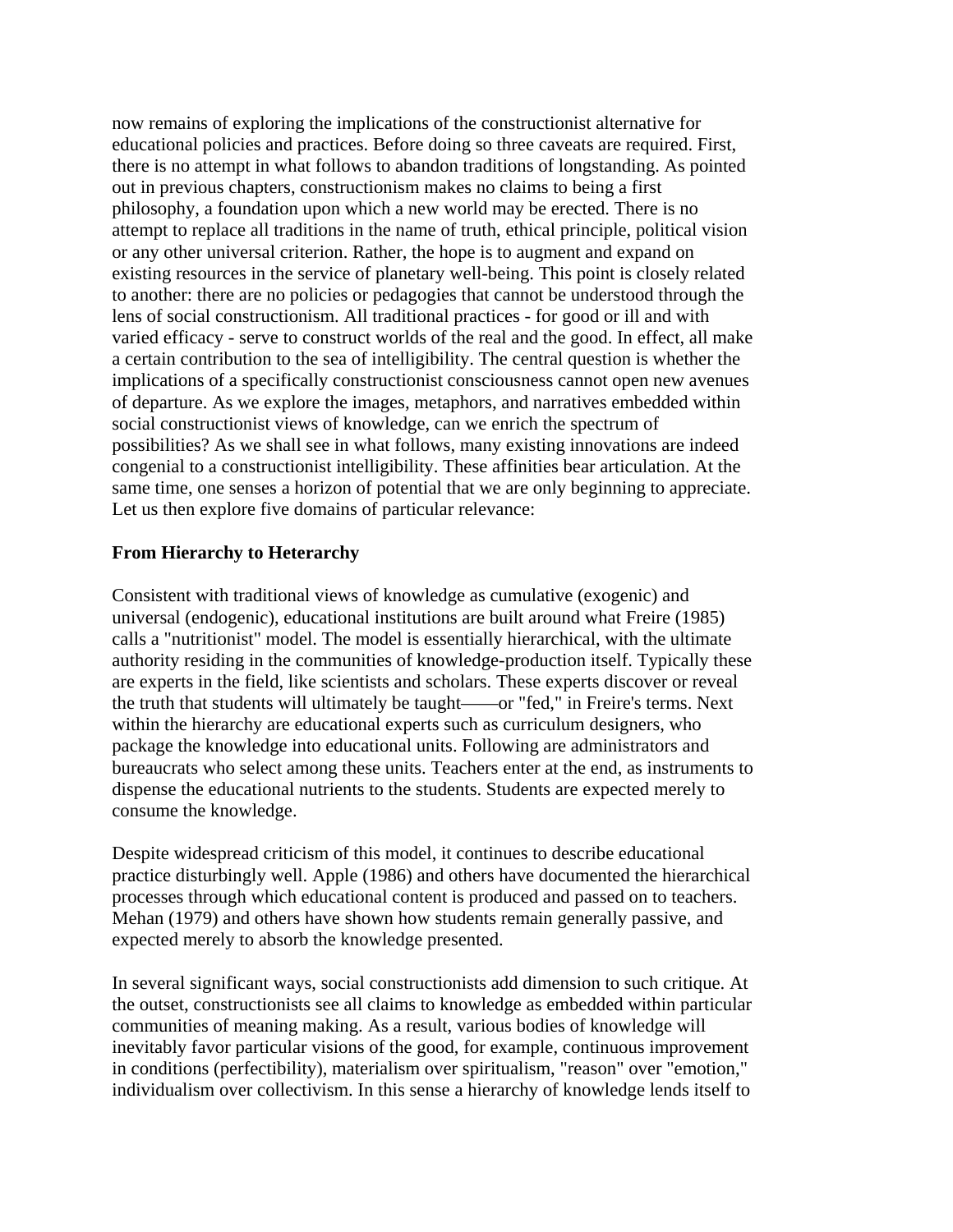totalitarianism. Or in Foucault's terms (1979, 1980), the dissemination of knowledge expands relations of power in which the user ultimately serves as pawn. We shall have more to say on this subject in a later treatment of critical reflexivity.

On a more subtle level, the constructionist finds the hierarchical model wanting in its tendency to suppress the contextual and pragmatic conditions that give authoritative language its significance. From the constructionist standpoint, "knowledgeable propositions" gain their meaning within particular contexts of usage, and function as means of coordinating action within these contexts. Knowledge of chemistry, for example, serves to unite a community, to define and grant value to particular projects and identities, and to help in generating outcomes of importance to this community. Yet, in the hierarchical model, the knowledgeable propositions are stripped away from this context. Eductors extract bodies of discourse (and a limited number of instantiations) from the professional disciplines, and pass these these extractions on to those beneath them in the hierarchy. The pragmatic function of these discourses within the communities themselves is lost. The discourses lose their significance, and students are often left with a promissory note that *somehow* their studies are useful and important. One may, then, learn the chemical tables, and perform abstracted laboratory experiments. But the vitality of the language, its practical significance, and its life-giving potentials in a relevant community of action are lost. The common epithet of "irrelevance" may often be well deserved.

Further, because the authoritative discourses are treated as sacrosanct - the products of "our best minds" - they tend to travel the hierarchy in monologic fashion. That is, they do not move from communities of administrators, to teachers, to students as invitations to conversational supplementation. The recipients may clarify, order, and package, but the authoritative discourses remain, insofar as possible, intact. In the same way, students typically learn to approach the knowledgeable discourses in this way. One may enter the realm, approximate some distant approximation of its ways, and then exit. The result is that the authoritative discourses are not easily appropriated in exterior realms of life. One cannot easily employ the argots of physics, economics, experimental psychology, or algebra in cultural life more generally because their meanings are so fully tied to a specific domain of academic usage. In this sense, the professional discourses operate paramorphically, not so much altering existing forms of conduct, as co-existing in relative isolation.

In addition to problems of power and decontextualization, constructionists point to the problematics of monologic vs. dialogic practices of meaning making. The recipient of a monologue - as in the case of authoritative knowledge - is denied a voice of his/her own. The endpoint to be achieved by monologic education is a student who has fully absorbed that which has been presented - or in effect, becomes a simulacra of the authority. Whatever talents, insights, or specialized education the individual possesses is denied entry into the conversation. And with the denial of voice comes an obliteration of identity and an invitation to lethargy. It is in this vein that Wise (1979) has described how academics and governments impose curricula and methods on schools that largely silence the teacher. Apple (1993) elaborated this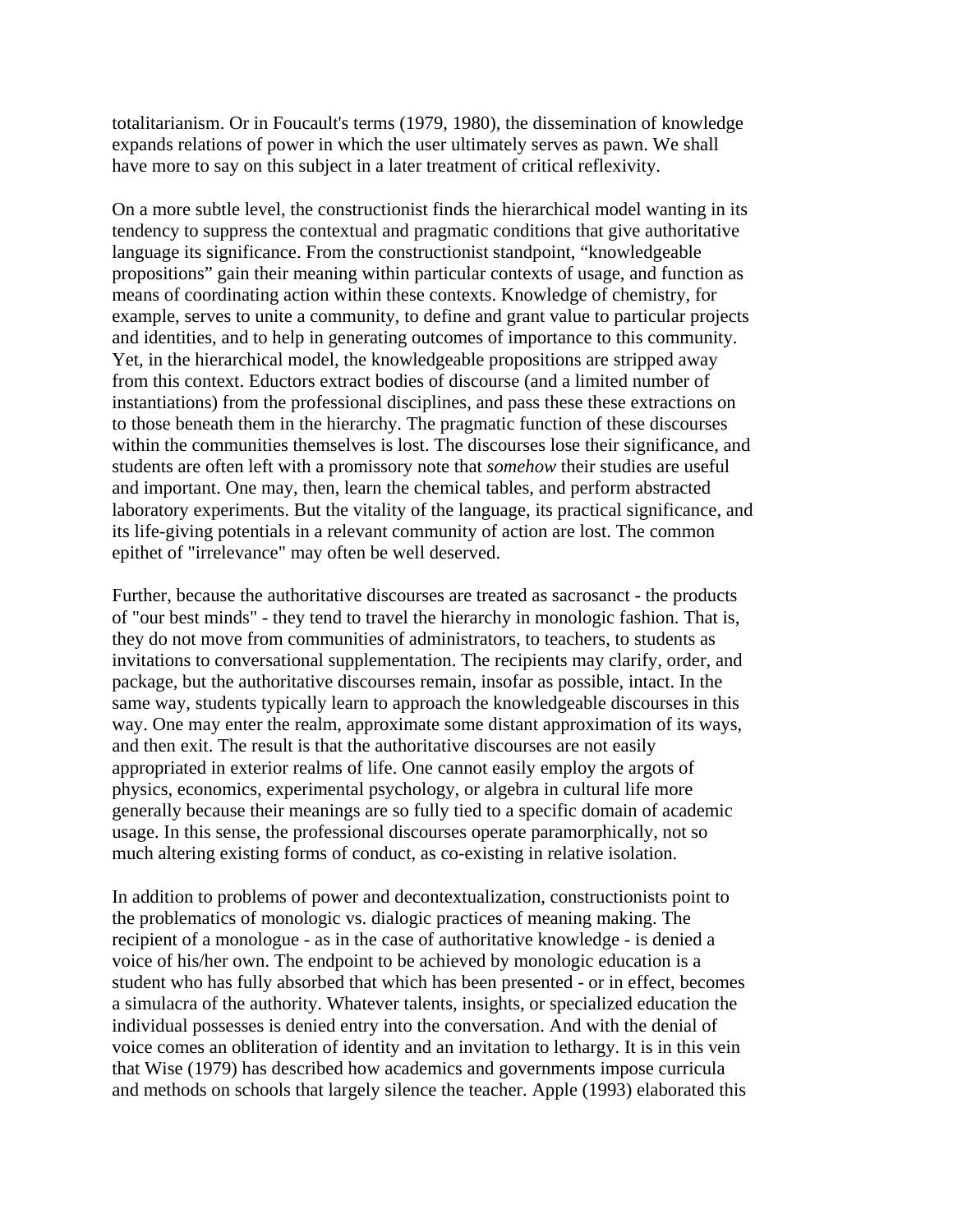analysis in discussing how the standardized curricula imposed on teachers deskill them. Because teachers are treated as technicians, and asked merely to implement prefabricated plans, they lose their capacity to reflect on the larger educational issues and to develop their own solutions (effective supplementation). As Aronowitz and Giroux (1993) report, "many of the [contemporary] educational reforms appear to reduce teachers to the status of low-level employees...whose main function is to implement reforms decided by experts in the upper levels of state and educational bureaucracies" (p.33).

Others similarly argue that the hierarchical model "deskills" the student. Jackson (1968) has described how the hierarchical relationships in schools discourage creativity and innovation among students. Wood (1988) and others have extended this analysis, arguing that students are shaped "to take their place unthinkingly in a world that operates beyond their control with no respect for their needs" (p.174). Once we attend to the relational aspects of knowledge production, we can also see that deskilling does not happen equally to all social groups. Rather, because professional knowledge is largely spawned within a particular segment of the society more generally (predominantly white, English speaking, upper middle class male) its discourses are more meaningful (cohesion building) within this context than others. For students confronting these discourses from other sectors of the society, they are particularly remote and their pragmatic functions deeply obscure. It is in this vein that we can appreciate the critiques of Apple (1982), Freire (1985), Walkerdine (1998) and others who describe how certain historically underprivileged groups— because of their ethnicity, gender, and class——disproportionately suffer under the traditional educational system.

Given the inherent problems of authority based knowledge, what alternatives are suggested from a constructionist standpoint? The present analysis first calls for a desacralizing of professional knowledge. Rather than presuming that the traditional knowledge makers provide "the best" or "last" word, let us realize that all claims to knowledge grow from culturally and historically situated traditions. This is not at all to deny their value, but to realize that such values are also contingent. For example, knowledge of painting typically presumes the value of self-expression or aesthetics; knowledge of medicine presumes the value of curing what we deem to be illness. All such values are circumscribed and negotiable. Thus, rather than monologues to be mastered, we might think of the disciplines as offering resources that may or may not be valuable depending on a particular condition of life. We shall say more about these issues in later discussions of reflexivity and meaning in context. For present purposes, however, situating knowledge in this way invites a shift from monologue to dialogue - from hierarchy to heterarchy. Others are invited into deliberation about the subject matter of education, its value, and relevance.

John Dewey (1916) once made strong arguments for viewing education as a germinating grounds for democracy. However, these views were put forward at a time when it was generally believed that real knowledge was objectively accurate and politically neutral. From a constructionist perspective, all knowledge is perspectival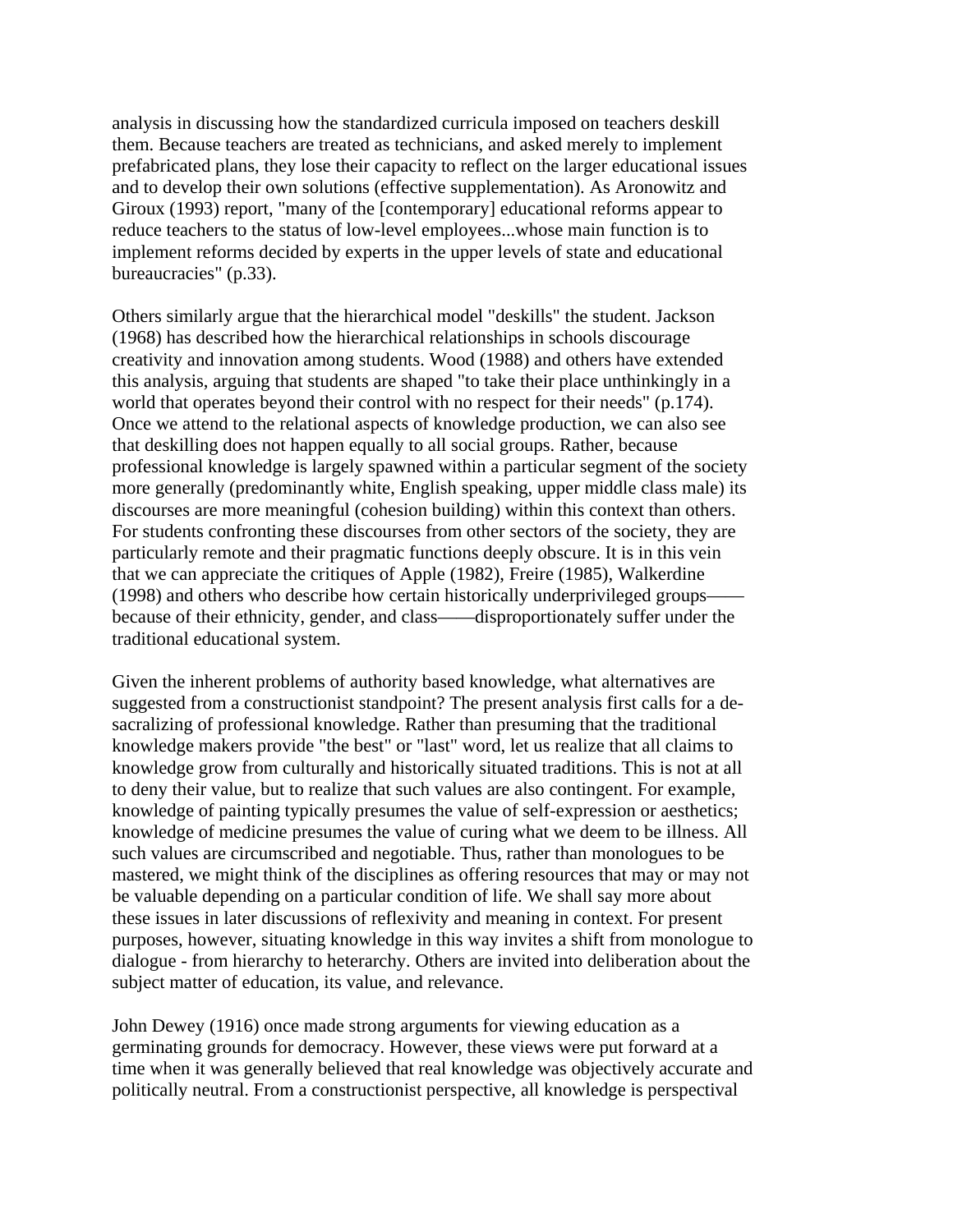and value saturated. Thus, to enter a domain of knowledge is to step into a particular form of life. Such entry is not in itself a step toward democracy; it is to acquire one voice at the possible expense of others. In this sense the present arguments lend strong support to current movements toward plurivocality in education, attempts to empower those who have traditionally been excluded from knowledge production. Beyer and Apple (1988), for instance, have argued that "meaningful curriculum reform must occur within those institutions, and by those people, most intimately connected to the lives of students: teachers, administrators, students, and community members" (p.6). Instead of seeing teachers merely as technicians trained to dispense authoritative knowledge, many wish to enhance the role of "teachers as curriculum makers." For example, "action research" projects train teachers to explore their own intuitions about educational processes (see for example, Hollingsworth and Sockett, 1994). Rather than accepting experts' accounts of teaching and learning, teachers trained in action research gather their own data and address educational questions themselves. In many cases this results in more context-specific utilization of knowledge. Yet, the process of curriculum making should not in the end rule out students, parents or the community. Regarding students, Wood's (1988) proposal regarding educational curricula is relevant: "In its content we (should) provide students with the tools to live a democratic life and the visions of what is possible in our shared social context. In terms of form, the curriculum should engage students in actual decision making in a shared community of equality and justice. " (p.184) Decision making at the The Sudbury Valley School is illustrative: here a weekly School Meeting, composed of all students and staff, deliberates on the day to day practices and policies of the school (Greenberg and Sadofsky, 1992). In another educational initiative, Claire Eiselen has established a supplementary curriculum for gifted students:

Small groups begin each year with their teacher in an empty classroom. There are as yet no books, no papers,no curriculum. Nothing will enter the room except by way of a student's bringing it. The meaning of things comes from the people bearing and using them. The value of ideas comes in the same way. Ideas and imaginings emerge with the youth and some of these begin to coalesce into projects. Life together begins to need some guidelines. Small groups begin to construct these; larger groups can critique them. Meanwhile projects and ideas begin to proliferate and out of these a larger cultural whole slowly emerges. By the end of the year the rooms is packed with student-designed items that speak movingly of the human experience while emerging from their constructed culture within our own human community. The classroom looks like many issues of the UNESCO *Courier* enacted in one place.[7]

 In conclusion, we may follow Lather's(1991) admonition that we shift away from a model of discovering universal knowledge fit for a general curriculum, and endeavor to elaborate context-specific intelligibilities, that include the concerns of all parties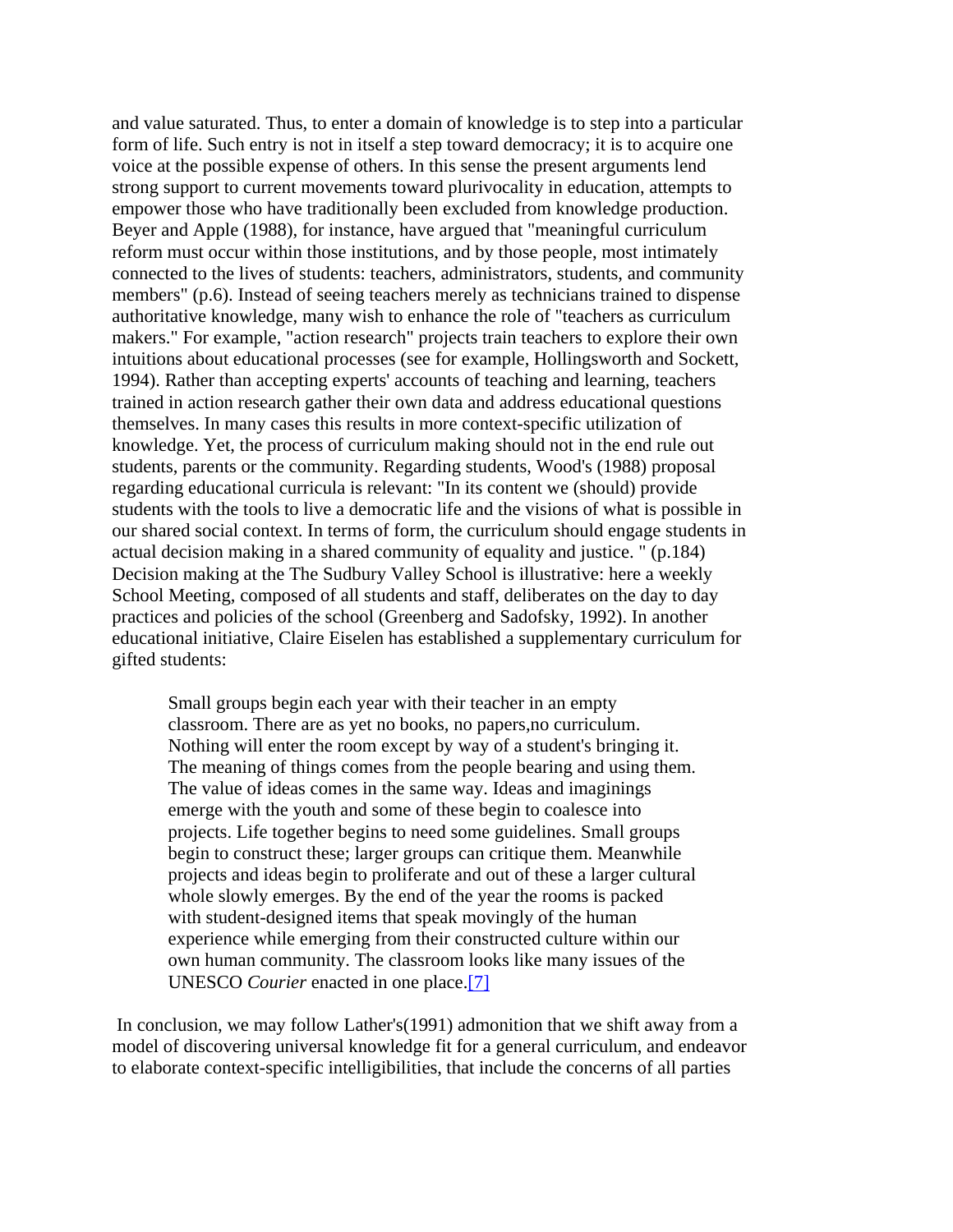involved in the particular educational situation.

#### **Beyond Disciplines of Knowledge**

It is traditional to view the terms of our language as gaining their meaning by their links to specific, real-world referents. We have such words as "lion," "rabbit," and "elephant" because we wish to distinguish between three different species of animals. However, for the constructionist, this view of language as a picture is found wanting. Rather, echoing the emphasis on meaning in use, the meaning of words is traced to the relationships in which they play a part. Thus, the meaning of the term "aggressive" is not derived from a specific datum in the world, but from the linguistic contexts in which it is used by people to do things with each other (e.g. index action, assign blame, prepare a reply). Its meaning will thus change importantly depending on whether one is working with others to deploy troops, develop a business strategy, or combat cancer cells. In the same way "lion" may mean quite different things depending on whether one is speaking about jungles, the stars, or a performance of The Lion King. It is largely this polysymous character of words, their capacity to be used in multiple contexts of relationship, that both injects the language with flexibility and allows for the subtle nuancing of action in any given setting.

Within the present century there has been a concerted attempt to delineate fields of knowledge - chemistry, physics, history, and the like. Curricula of study are typically arranged so that students are exposed at least minimally to a variety of the separate fields, and ultimately acquire in-depth knowledge of at least one of them. However, from the constructionist standpoint, delineations in knowledge are useful primarily for those within a particular domain of study. They enable communities of knowledge makers to generate achievements in the terms of their traditions. While education in these traditions has much to be said for it, educational processes circumscribed by disciplinarity are deeply problematic.

At the outset most issues of central significance to the culture are either tangential or entirely irrelevant to the existing traditions of study. Disciplinary agendas are seldom set by national or local agendas; they tend to remain internal - honored by the denizens within. Thus, the public tends to look with dismay at the work of "eggheads," and the latter view with disdain the "low level" of public deliberation. Unfortunately, it has only been slowly and sporadically that the traditional disciplines have made a contribution to national dialogues on abortion, social justice, environmental degradation, the mushrooming of internet communication, social conflict, gay and lesbian issues, welfare and medicare reform, and so on. When scholars have spoken out, they are often considered mavericks - not quite acceptable within the disciplinary mainstream - and have resorted to developing new domains of study (e.g. Women's Studies, Cultural Studies, Environmental Studies, Peace Studies, Interpretation Studies).

To the extent that education is about enhancing the quality and efficacy of public deliberation and action, there is much to be said for curricula released from the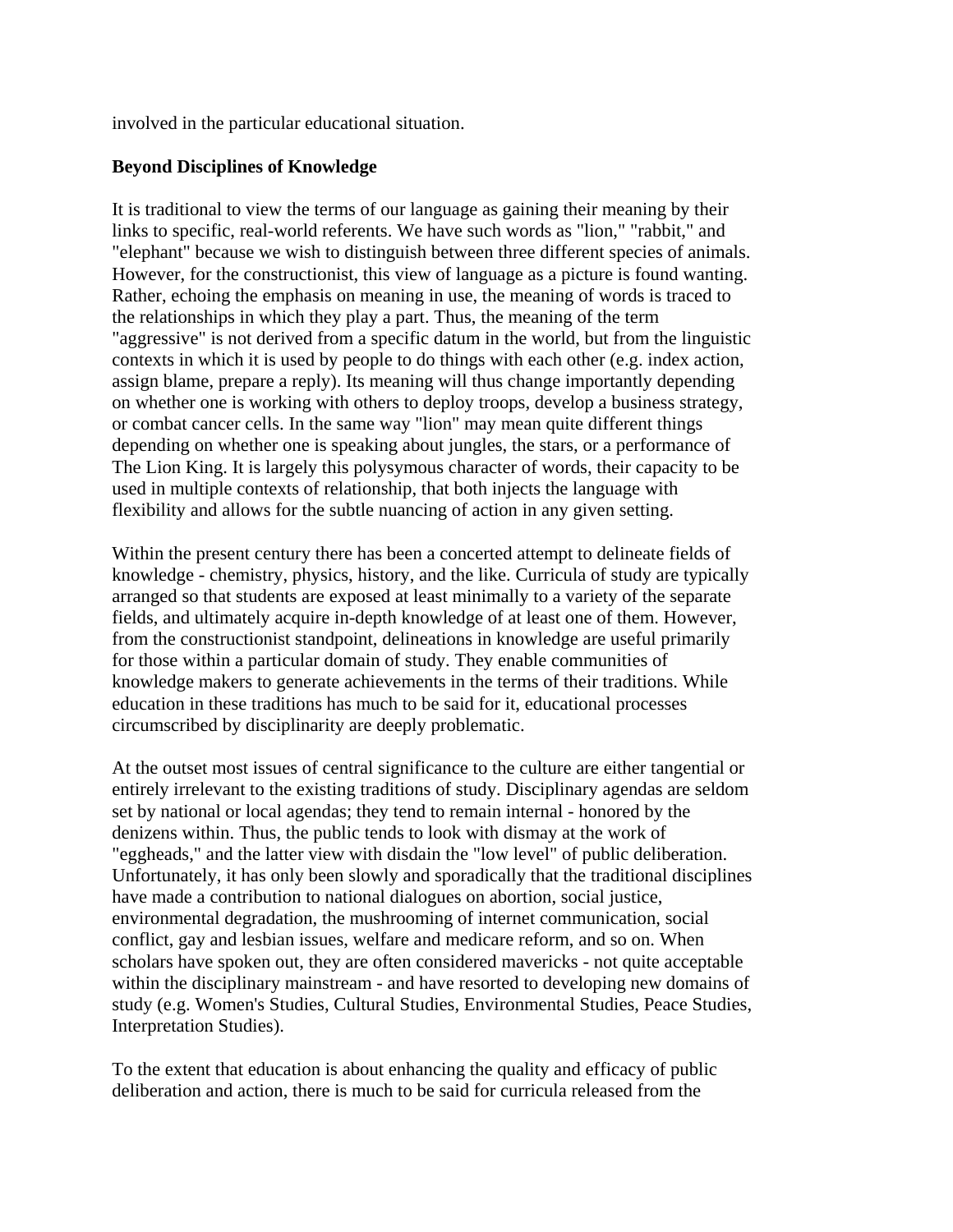demands of disciplinarity. Rather, in pre-professional education a premium may be placed on liberating the discourses and practices from their disciplinary lodgements. From a constructionist perspective, disciplinary forms of life may be invited on holiday. Issues of practical public (or private) concern may set the agendas for education; the disciplines may supply relevant resources. As students confront major issues of the times, they would not be constrained by the few tools of a constricted subject matter. Rather, they would be free to roam across whatever domains are necessary in terms of their goals - ransacking, borrowing, extricating, annexing, combining, reformulating and amalgamating in any way necessary for the most effective outcome. Students working on a problem of local water pollution, for example, might find they require statistical methods, a handful of ecological concepts, historical sources, and a poem for rhetorical impact. As the various vocabularies of relationship are opened for continuous reconstitution, so are we positioned for efficacy across changing conditions within the broadest spectrum.

To illustrate, the Departments of Education in the states of both Connecticut and Maryland (see Baron et al. 1989) have attempted to transform the means of student assessment in grades 9-12. In particular, the aim has been to shift emphasis away from mere regurgitation of accumulated facts (favored by the "mind as slate orientation"), and to gear assessment to the means by which students utilize and combine multiple skills in newly challenging contexts, and communicate their conclusions to others. Thus, students may work individually or in groups to solve complex, multi-step problems, collect data, analyze, integrate, interpret, and report their results to real audiences. As the educators see it, such tasks allow students to "construct meaning and structure investigations" for particular audiences. The teaching emphasis thus shifts from preparing students for mere repetition of the regimented and standardized discourses, to developing skills for confronting complex and ever-changing circumstances outside the educational sphere. These arguments are closely related to an emphasis on meaning in practice.

#### **Toward Meaning in Practice**

By traditional accounts, education functions to produce learned or knowledgeable individuals, who either by dint of what they know and/or their rational abilities, are equipped for effective action in whatever situations life has to offer. Inscribed on their mental slates are maps of what there is, along with the details of history, the proper modes of deduction, and so on. Education is for purposes of mastery and storage of knowledge; subsequent life provides the conditions for its use. Paulo Freire (1972) has voiced one of the most stinging critiques of the resulting mode of education:

> "The teacher talks about reality as if it were motionless, static, compartmentalized, and predictable. Or else he expounds on a topic completely alien to the existential experience of the students. His task is to "fill" the students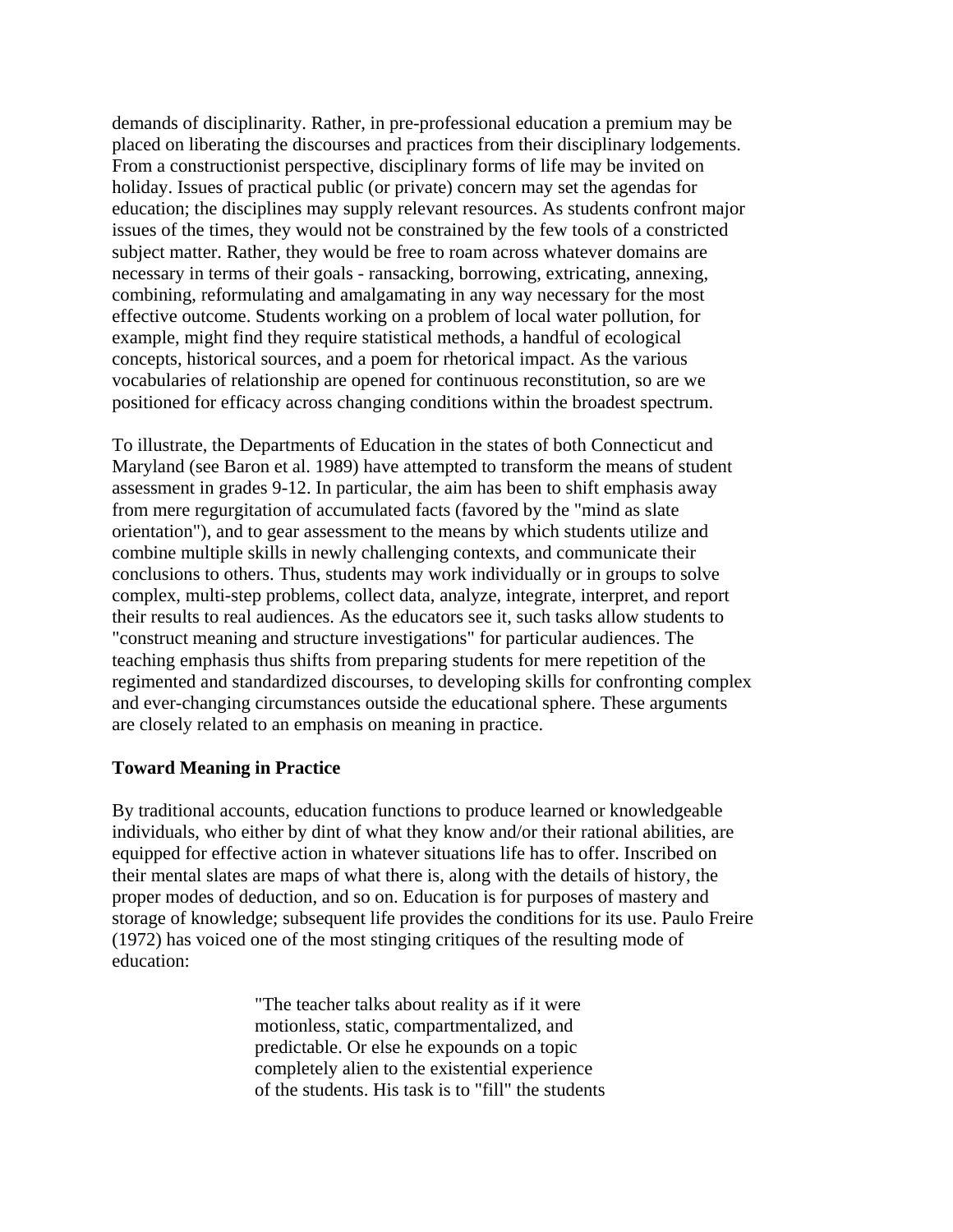with the contents of his narration - contents which are detached from reality, disconnected from the totality that engendered them and could give them significance. Words are emptied of their concreteness and become a hollow, alienated, and alienating verbosity." (p.57)

As advanced above, language acquires both its social value and its meaning largely from the way in which it is used by people in specific contexts. The challenge for the educational process, then, is not that of storing facts, theories and rational heuristics in individual minds. Rather, it is to aid in generating contexts in which the value and meaning of the constituent dialogues may be most fully realized, conditions under which dialogues may be linked to the ongoing practical pursuits of persons, communities, or nations. In effect, the constructionist would favor a substantial reduction in the canonized curriculum in which students are required to take courses either because they are prerequisites for other courses, or necessary preparations for life. (In few of these cases is the course material linked to an immediate and practical context of usage, and too often the course material makes sense and is applicable only within the rarefied and delimited atmosphere of the educational system.) Rather, the constructionist would favor practices in which students work together with teachers and others to decide on issues of importance, and the kinds of activities that might best allow significant engagement. For example, if students are concerned about ecology, racial tension, abortion, drugs, the rock music industry, the demands imposed by the fashion industry, forms of self-expression and so on, can projects be developed that will generate requisite skills? Can they interact with those engaged in these domains, collect relevant materials, read related books and articles, discuss with each other, and ultimately formulate views that can be brought to the attention of parents, police, business leaders, government officials and the like? For the constructionist, then, educational dialogues should be wedded as closely as possible to the circumstances of application.

To put it in other terms, why should education be preparatory to communal existence rather communal existence determining the contours of education? When one is carrying out responsible practices in the world, books, mathematics, and experiments are not hurdles to be jumped under threat of punishment. Nor are they building blocks for a good life at some point in a distant future. Rather, they serve as resources for ongoing dialogues and their associated practices. To possess books is much like having additional participants in the dialogue. Mathematics for example, would no longer be the odious medicine it is to many, and which they are forced to swallow even when they cannot articulate the sickness for which it is said to be the cure. Rather, mathematical techniques might become the needed tools for advancing a cause - determining significant perturbations in a phenomenon, assessing costs and benefits, reading demographic charts, or effectively communicating the results of one's efforts to others.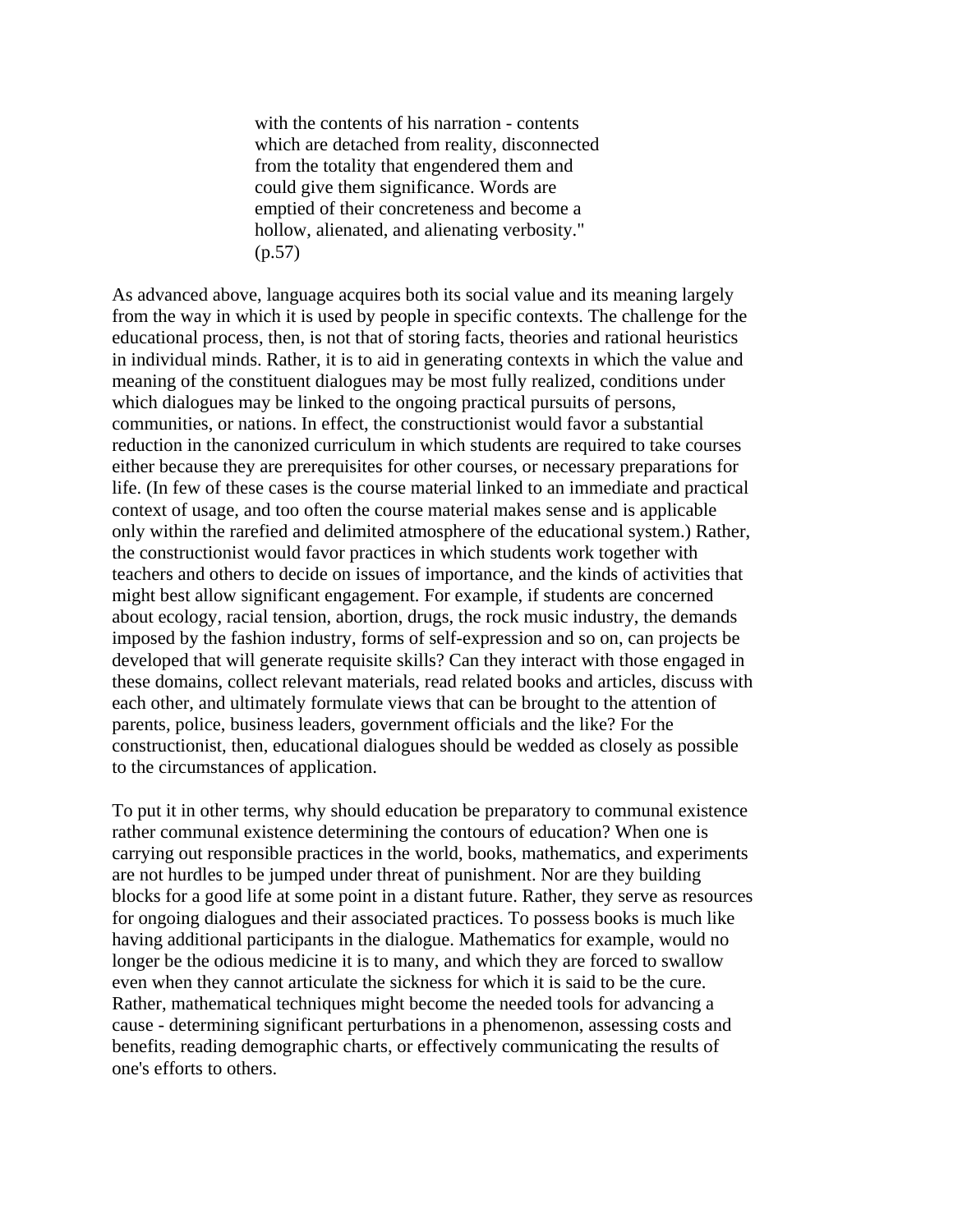To illustrate the possibilities, consider a program of education carried out in a medical school in Limburgh, Netherlands. Traditional medical training is premised on an exogenic view of knowledge, holding that practical engagement should await the "filling of the mind." Thus, three years of education may precede any significant engagement with the challenges of medical practice. Yet, in the the Limburgh experiment, the incoming student is immediately placed into apprenticeship with a practicing doctor. As problems are encountered within the practical setting, they raise questions that the student cannot answer without inquiring into relevant resources (books, journals, statistical charts). As these resources are sought out and incorporated, the student gains further efficacy as an apprentice, only then to encounter further questions of practical significance which again send him or her back to the necessary resources. When operating at its best, the student is highly motivated to acquire information, and this acquisition is tied to specific contexts of usage.[8]

#### **Toward Reflexive Deliberation**

As professional communities coalesce around visions of the real and the good, they tend toward insulation from that which lies outside their boundaries. It is not simply a matter of two cultures - sciences and humanities - but insulation among disciplines within the sciences and humanities, and within sub-sectors of these disciplines. (For example, the American Psychological Association now lists over 50 sub-divisions, many of which have their own journals, professional meetings, reputational hierarchies, and so on.) Most important for present purposes, there is little means within a discursive community for questioning its own legitimacy - its strengths, weaknesses, limitations, and suppressions. In the sciences, for example, one may easily question the validity of a given piece of research, but the value of research itself is scarcely a matter of debate. Further, there is little means of acknowledging the potentials of alternative world views. For example, one trained in physiological research has little means of questioning the legitimacy of physiology as a form of truth, or recognizing the benefits derived from alternative discourses outside this domain (e.g psychological, spiritual, or aesthetic). In effect, physiological discourse (like all others) is self-referring and self-substantiating, and in this sense fails to invite alternative forms of articulation into dialogue.

Consistent with the preceding emphasis on moving from authoritative monologue to dialogue in the educational setting, means are required for opening the authoritative languages to reflexive deliberation. That is, the authoritative discourses must be opened to evaluation from alternative standpoints, including both authoritative and informal. By exposing any professional discourse to the concerns of its peers - for example, by considering biological texts in terms of its dominant metaphors (literature), or literary texts in terms of implicit political ideals - we gain perspective on the strengths and weaknesses of the work in question, and add dimension to subsequent dialogues. By exposing authoritative discourses to the local and informal standpoints of the community, such discourses are again challenged and dialogue enriched. In all cases, the analyst may also gain insight into the strengths and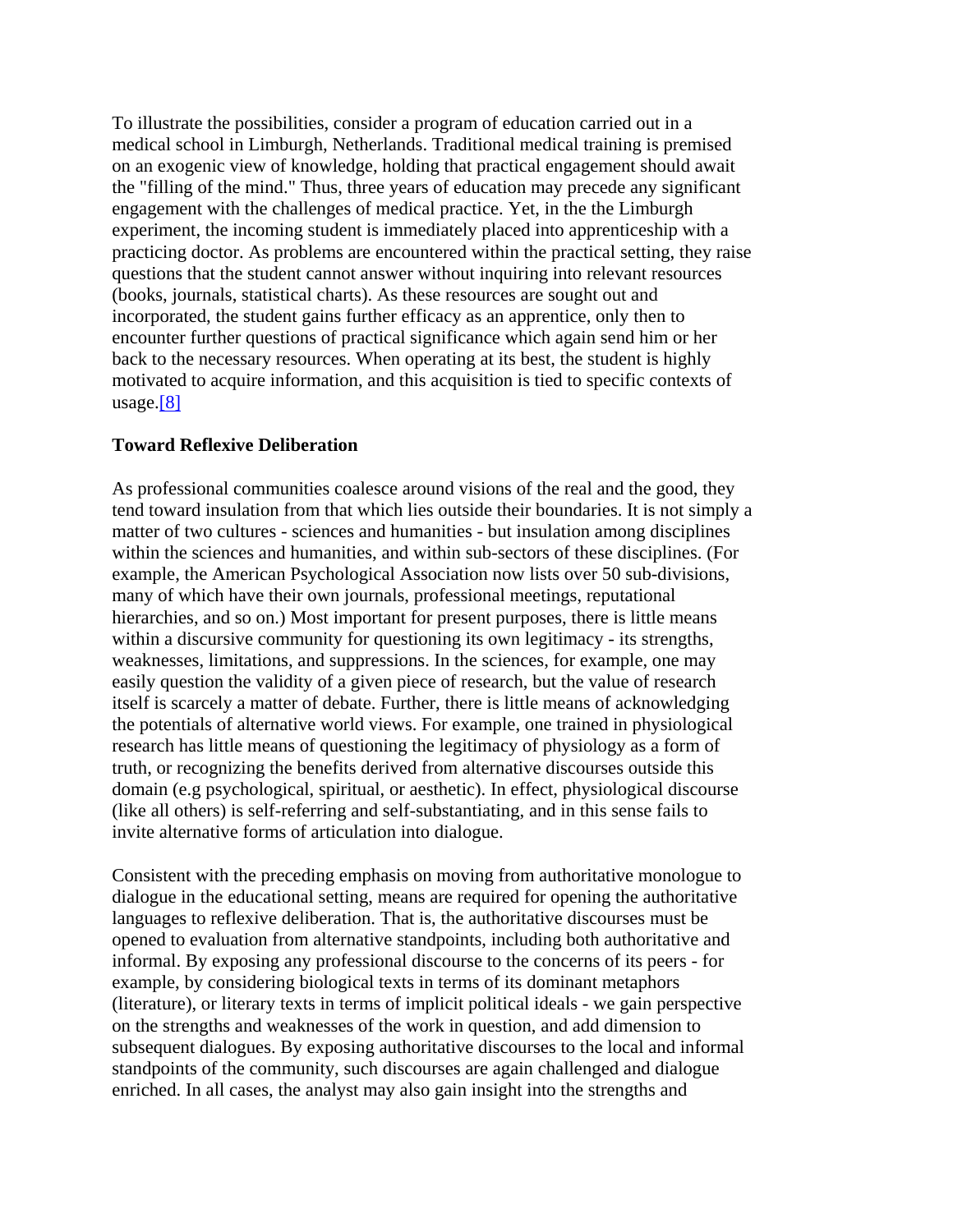limitations of the standpoint he/she brings to bear.

This concern with reflexive deliberation takes on added dimension in light of longstanding discussions of the "hidden curriculum," a term referring to beliefs and values that schools teach implicitly. As the hidden curriculum argument suggests, all discursive practices carry with them an associated range of values and practices. Thus, to incorporate a professional discourse (and the modes by which it is taught) is also by indirection to absorb its implicate orderings for cultural life. For example, Bowles and Gintis (1976) have described how working class students, in particular, are encouraged to be obedient, passive, and unoriginal. Apple (1982) has discussed how the production of textbooks and other curriculum materials establishes the values and beliefs of certain groups as "official" knowledge. Aronowitz and Giroux (1991) argue that mainstream expectations systematically exclude members of subordinate groups from academic success, and reinforce and justify the values of dominant groups. Similarly, Beyer and Apple (1988) argue that, instead of producing citizens capable of articulating their own views on our collective life, schools produce workers prepared to subordinate themselves to others' judgments.

For most of those concerned with hidden curriculum effects, a strong emphasis has been placed on a pedagogy of critique. Critique is most certainly to be welcomed; it is through this means that otherwise marginalized groups acquire confidence in their own positions. However, two problematic features of such reflexivity are noteworthy: first its exclusive emphasis on critique, and second its dedication to liberation values. Yet, while critical reflexivity is imperative, it is also delimiting (see Gergen, 2001). Critique typically fails to credit the discursive communities under question with internal sensibility - with "making good sense for good purposes" within their own terms. To presume the condemnation of the "hidden curriculum" is to suppress the voices of those who embrace its values. By using critique alone, the potentials of such discourses and practices are suppressed, and appropriation for local purposes discouraged. From the relational standpoint developed here, critique must be supplemented by modes of appreciative inquiry. The point of reflexive deliberation is not to widen the chasm between cultural enclaves, but to enrich the forms of cultural life through processes of inter-interpolation.

As also indicated, most critical analyses also favor an alternative, liberationist agenda. For example, McLaren emphasizes the "guiding referents of freedom and liberation" (1994, p.201). Giroux (1992) argues that we must demystify the official and the hidden curriculum by revealing the evaluative choices implicit in them, and then explore alternatives to these mainstream beliefs and values. Aronowitz and Giroux (1991) argue that we must "make a firm commitment to cultural difference as central to the meaning of schooling and citizenship" (p.12), and must, "educate students for the maintenance and defense of the principles and traditions necessary for a democratic society" (p.34).

From the present standpoint, while such commitments represent valuable traditions within the culture, they also circumscribe the conversation. They too derive from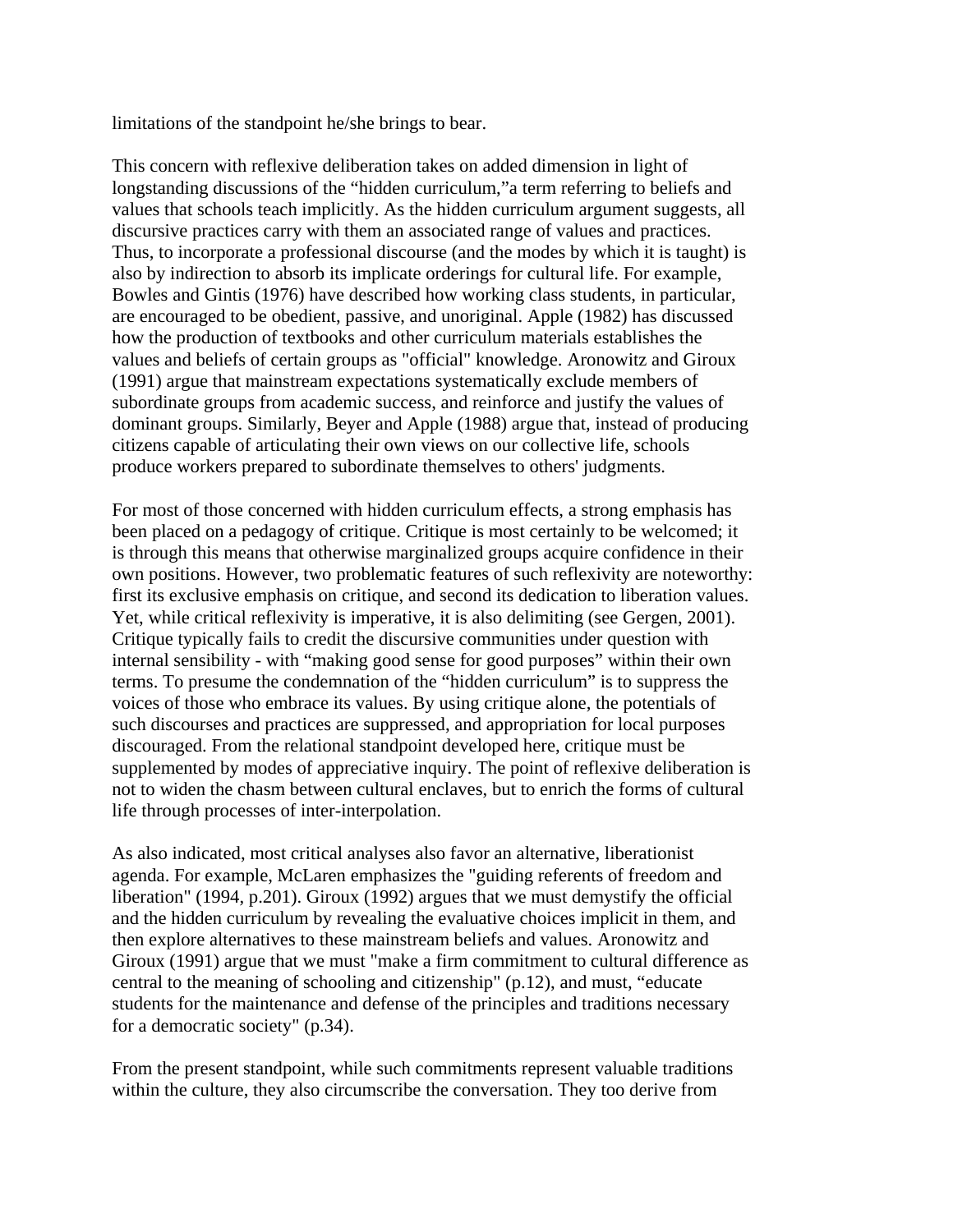authoritative communities of knowledge makers, and thus, tend toward isolation, suppression, and self-rationalization. For example, how is the educational process to accommodate those who do not believe in the equality of all voice - ranging from Orthodox Hindus or Catholics to those who would not "spare the rod?" And what conception of equality should guide our decisions: an equality of opportunity, in which everyone gets a fair chance but those who fail are left behind; or an equality of outcome, in which everyone is guaranteed some degree of success? Facing such diversity, a liberation curriculum runs the same risks of hierarchy and suppression as those institutions under attack.

These limitations have scarcely gone unrecognized. Aronowitz and Giroux (1991) remind us, that we should not paternalistically impose "alternative" views on students and teachers. As Lather (1991) also points out, "Too often, tied to their version of truth and interpreting resistance as 'false consciousness,' liberatory pedagogies fail to probe the degree to which 'empowerment' becomes something done 'by' liberated pedagogues 'to' or 'for' the as-yet-unliberated." (p. 105) From the present standpoint, there is no means by which a pedagogical practice can escape the criticism that it favors an ethnocentrically circumscribed vision of the good. Or to put it otherwise, there is no escaping a history of relationship. However, because it is within relationships that conceptions of the good and true are generated, then the existence of difference invites the development of new forms of relatedness. That is, forms of interchange must be sought from which disparate groups can forge new and possibly more inclusive orders of the good. In addition to pedagogies of appreciation and critique, then, it is essential to develop modes of creative interchange, practices that will enable creative amalgams to replace conflict and hostility.

#### **Toward Generative Relationships**

Traditional views of knowledge as "within individual minds" favors a distinct division between the teacher and student. The teacher "knows," and students are thrust into the position of objects to be operated on - minds to be filled with contents or rationalities. From the constructionist standpoint, the individual is not the possessor of contents or rationalities, but rather, participates in them. Knowledgeable and rational statements are not external expressions of the internal mind, but are relational achievements. What stands as reason, memory, motivation, intention and the like are the result of coordinated action and negotiation within a community (Billig, 1987; Edwards and Potter,1992; Myerson, 1994). For the constructionist educator, the primary challenge is that of contributing to generative relationships relationships from which the student emerges with expanded potentials for effective relating. The student's role shifts from that of object to be operated on to a subject within relationships.

Explorations of relational process in the classroom are now substantial. For example, Edwards and Mercer (1987) have researched the shared meanings within a classroom, and the challenge for teachers to make explicit the usually hidden or implicit ground-rules for what is being shared. A fine-tuned analysis of the jointly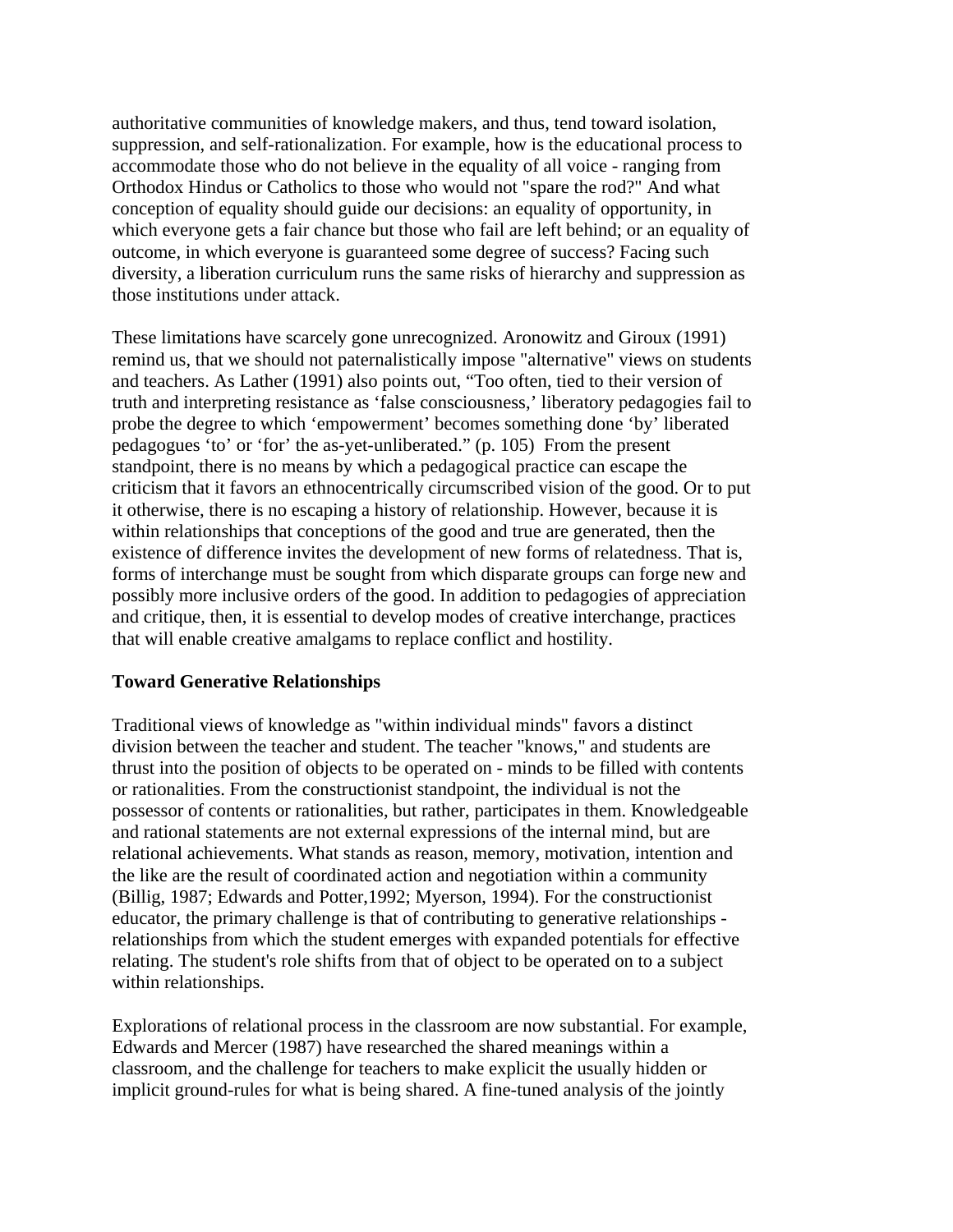constructed worlds of teacher and student, especially within the context of assessment, is contained in Grossen's (1988) work. Wortham (1994) demonstrates the ways in which classroom interactions can be swept away by the particulars of the examples under discussion. Walkerdine's (1997, 1998) explores the the life of students as participants in the discursive regime of the school, and demonstrates the capacity of the student for multiple positionings within the discourse. Still other inquiry enables us to see rational thinking as a process *distributed* among participants in a classroom (Salomon,1996).

Most important, however, is the question of how the focus on relationship may enrich pedagogical process. Rather than a subject matter or child centered classroom, how would educational processes be constituted if relationships were primary? In this context one appreciates more fully the limitations of the lecture or teacher's monologic presentation. From the constructionist standpoint lecturers are primarily demonstrating their own skills in occupying discursive positions.[9] While there is some gain to be achieved in furnishing students with models for playing out the role of authority, exposure to models is insufficient to enable them to do the same themselves. To face the issue more bluntly, the very processes necessary for the public production of authority, are hidden from student view. The hours of preparation - the re-reading of texts, scanning of notes, exploration of new resources, discussions with colleagues, trial and error presentations in preceding contexts - all of which may be necessary for a consummate lecture, are essentially removed from student view. Such removal is essential, of course, in sustaining the myth of authority as an individual possession - "my lecture demonstrates the superiority of *my* mind." However, these preparatory actions are all immersions within ongoing dialogues within the field, and what one says on the podium are simply localized manifestations of these dialogues. To obscure this range of preparatory participations is not only to sustain a problematic myth, but it is to deny access to the very kinds of processes in which students must engage if they themselves are to communicate with efficacy.

As we shift from the individual to the relationship as the center of focus, we can again appreciate the work of social constructivists on processes of teacher assisted learning, semiotic apprenticeship, and relations in the zone of proximal development are salutary (Kozulin, 1998; Wood, Cobb, and Yackel,1995; Becker and Varelas, 1995; Larochelle, Bednarz, and Garrison, 1998). All locate the site of learning within the relational matrix. However, perhaps the most visible outcome of constructionist thinking thus far is the emergence of collaborative or cooperative learning (Sharan, 1990; Bleich, 1988). As Kenneth Brufee (1993) puts it, collaborative learning is a process in which the ongoing exchange among students serves as the primary educational function. One learns through engaging, incorporating, and critically exploring with others. Ideally, through social interchange skills in articulation and responding are developed, and new possibilities of world construction are opened. Learning becomes a "shift in our language-constituted relations with others." In one inventive display of collaborative learning, author Ken Kesey worked with his creative writing class of 13 students at the University of Oregon to write and publish a collective novel, Caverns (Penguin Books, 1989). In other contexts, much the same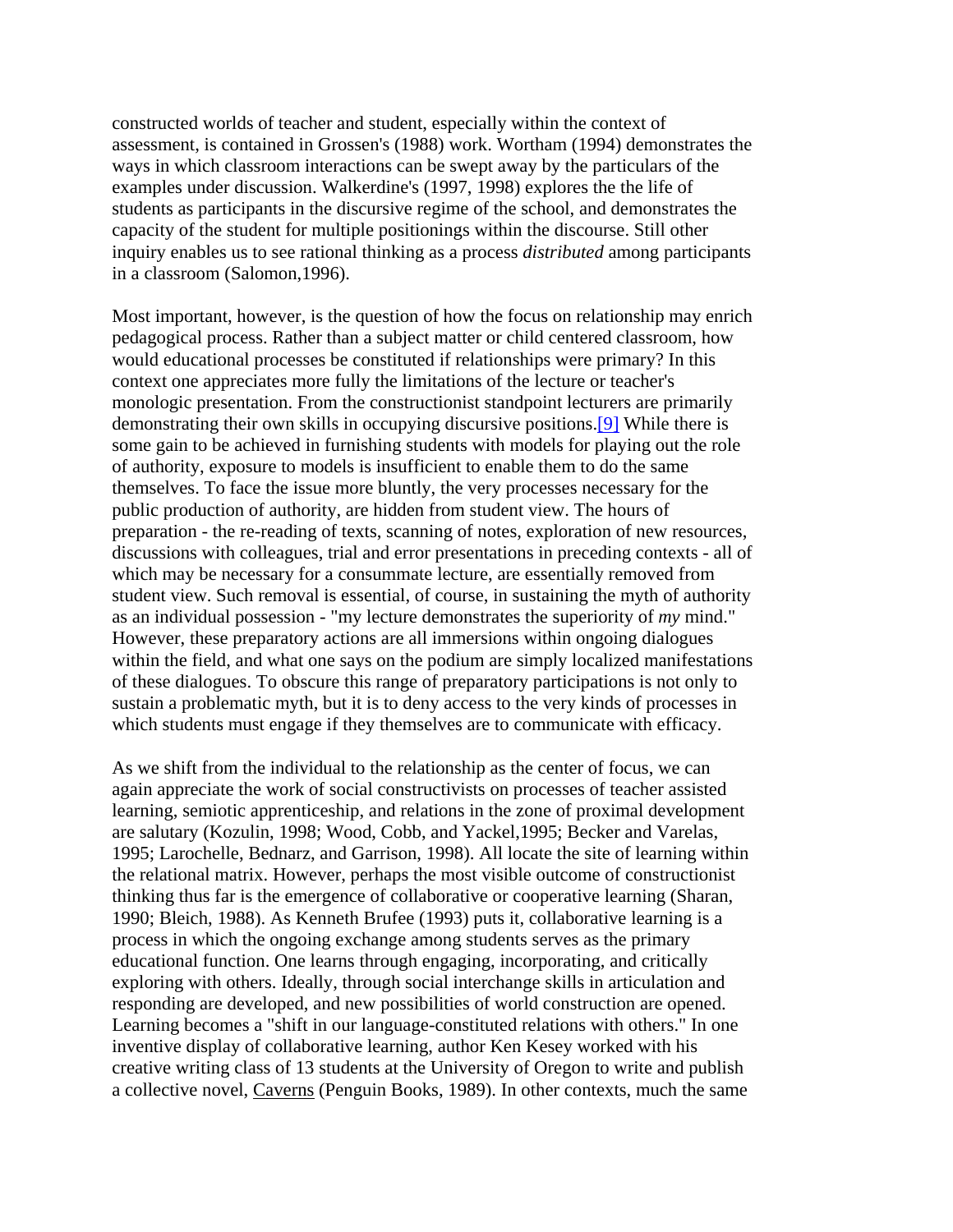logic has lead to the production of other, book-like products (including computer files, video casettes, films, pamphlets), which themselves can stand as inputs to other groups (parents, city government, community members) or classes. In the same motif, class groups work together in developing positions in a debate, materials to use in teaching others, or communiques to like-minded students in other parts of the world.

Yet, collaborative inquiry may be viewed as but a beginning of exploration into the enormous potential of relationship centered education. We are thus enriched, for example, by inquiries into forms and potential of dialogue in the classroom (Barbules, 1993; Wells, 1999), and by explorations into the importance of the friendship relationship in teacher-student relations (Rawlins, 2000). Much to be welcomed is also an expansion of the concept of relationship to include more than the social relationships within the class. It is here that the pedagogical innovations fostered by the social constructivists can play a particularly important role. Inspired by Vygotsky's work, the concept of relationship is expanded to include the various tools and materials encountered in the educational process. However, there is no principled end to the perimeters of relationship. Already we have commented on relationships between the school and to both community and national agendas. We are only beginning to appreciate what may lies beyond the horizon of a fully relational education.

## **In Conclusion**

While contentious in many respects, it should finally be understood that there is nothing within these arguments that favors an abandonment of traditional educational practices. All practices construct the world in their own way, carry values of certain sorts, and lend themselves to certain futures at the expense of others. What is being proposed is an alternative epistemology to that offered by the existing traditions, with which we might open new possibilities in education. As we have proposed here, a social constructionist view of knowledge argues strongly for greater democracy in negotiating what counts in educational practice, the local embedding of curricula, the breaking of disciplinary boundaries, the lodgment of disciplinary discourses in societally relevant practices, educational practice in societal issues, and a shift from subject and child centered modes of education to a focus on relationships – extended so far as practicable. Many of these emphases are not new to the dialogues on education. And in this sense social constructionism does lend a strong support to certain forms of practice. However, in our view we have yet to open the door to the full potentials of a constructionist epistemology; the future is open to the dialogues that will follow.